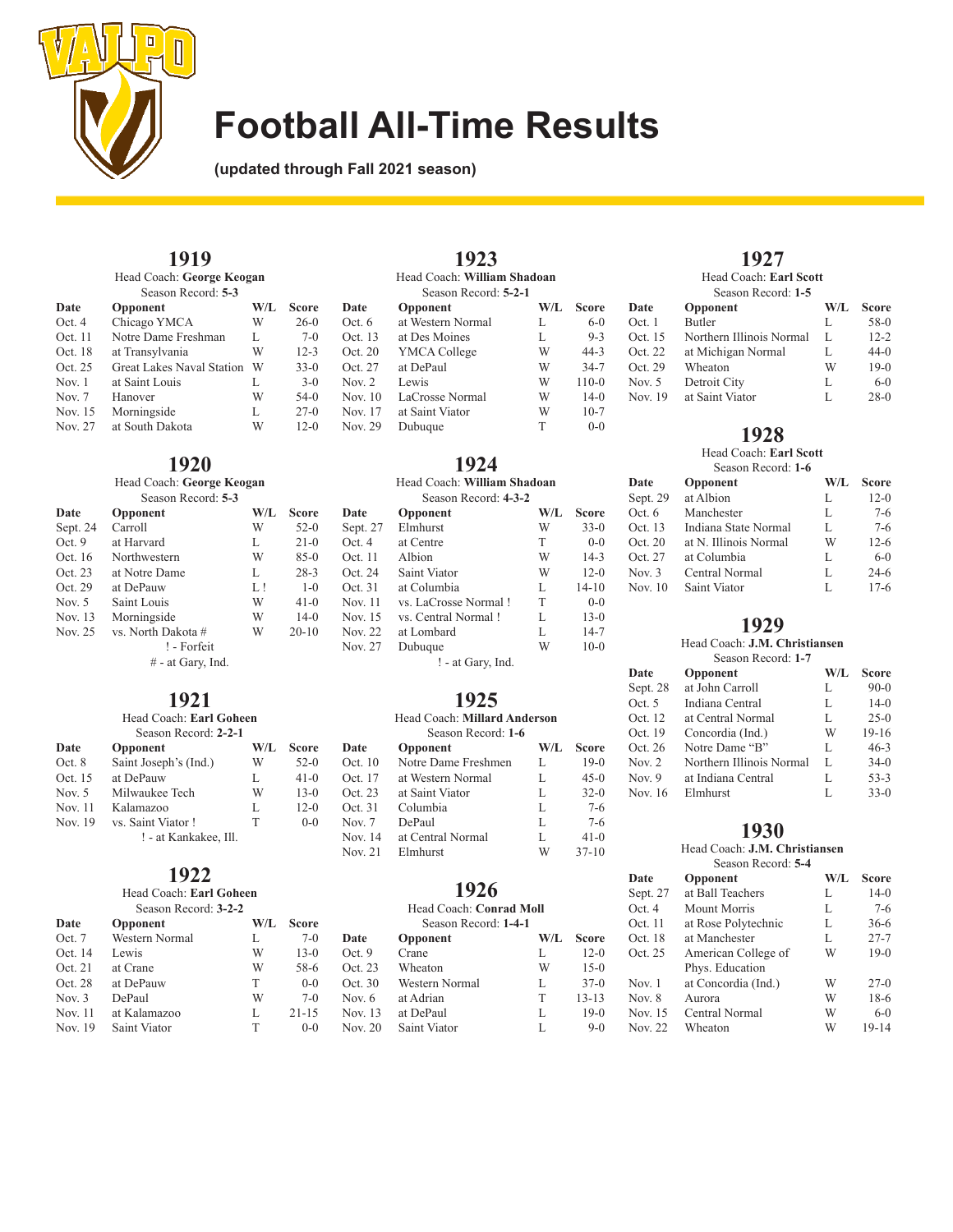

**(updated through Fall 2021 season)**

#### **1931** Head Coach: **J.M Christiansen** Season Record: **8-1**

| Date     | Opponent                               | W/L | <b>Score</b> | Date       |
|----------|----------------------------------------|-----|--------------|------------|
|          | at Elmhurst                            | W   | $7-0$        | Sept. $28$ |
| Oct.3    | Central Normal                         | W   | $19-0$       | Oct. 5     |
|          | Aurora                                 | W   | $50-0$       | Oct. 12    |
| Oct. 16  | at Indiana Central                     | W   | $43-0$       | Oct. 19    |
| Oct. 24  | Crane                                  | W   | $20-6$       | Oct. 25    |
| Oct. 31  | Rose Polytechnic                       | W   | $8-0$        | Nov. $1$   |
| Nov. $7$ | at Wheaton                             | W   | $39-0$       | Nov. $9$   |
| Nov. 14  | at Manchester                          | L   | $13 - 12$    | Nov. $16$  |
| Nov. 21  | American College of<br>Phys. Education | W   | $57-0$       | Nov. $23$  |

| Head Coach: <b>J.M. Christiansen</b> |                   |     |              |            |
|--------------------------------------|-------------------|-----|--------------|------------|
| Season Record: 7-0                   |                   |     |              | Date       |
| Date                                 | Opponent          | W/L | <b>Score</b> | Sept. $20$ |
| Oct. 1                               | at Central Normal | W   | $33-6$       | Oct. 2     |
| Oct. 8                               | Indiana State     | W   | $33-0$       | Oct. 10    |
| Oct. 15                              | at Detroit City   | W   | $27-0$       | Oct. 17    |
| Oct. 22                              | at Saint Viator   | W   | $20 - 13$    | Oct. 24    |
| Oct. 29                              | Defiance          | W   | $31 - 13$    | Oct. 31    |
| Nov. 15                              | at Ball State     | W   | $20-0$       | Nov. $7$   |
| Nov. 19                              | at Grand Rapids   | W   | $18-0$       | Nov. $14$  |
|                                      |                   |     |              |            |

#### **1933** Head Coach: **J.M. Christiansen**

|                    | пеад Соасп. Ј.М. Спгізнанзен |     |              |
|--------------------|------------------------------|-----|--------------|
| Season Record: 7-1 |                              |     |              |
| Date               | Opponent                     | W/L | <b>Score</b> |
| Sept. 23           | Illinois State               | W   | $26-0$       |
| Sept. 30           | Indiana State                | W   | $26-0$       |
| Oct. 7             | at DePaul                    | L   | $24-0$       |
| Oct. 14            | <b>Grand Rapids</b>          | W   | $35 - 7$     |
| Oct. 18            | at Ball State                | W   | $20-0$       |
| Oct. 28            | Saint Viator                 | W   | $21-0$       |
| Nov. 4             | at Butler                    | W   | $20 - 7$     |
|                    |                              |     |              |

### **1934**

Nov. 11 at Detroit City W 33-0

#### Head Coach: **J.M. Christiansen** Season Record: **6-2**

| Date      | Opponent          | W/L | <b>Score</b> |
|-----------|-------------------|-----|--------------|
| Sept. 29  | at Illinois State | W   | $15-0$       |
| Oct. 6    | at Indiana State  | W   | $14 - 7$     |
| Oct. 13   | Evansville        | W   | $19-0$       |
| Oct. 19   | at Saint Viator   | L   | $21-0$       |
| Oct. 27   | <b>Ball State</b> | W   | $30 - 13$    |
| Nov. $3$  | DePaul            | W   | $19-0$       |
| Nov. $10$ | Central Normal    | W   | $40-0$       |
| Nov. 17   | at Butler         | L   | $12 - 7$     |

| Opponent                 | W/L  | <b>Score</b>                                          |
|--------------------------|------|-------------------------------------------------------|
| at Saint Joseph's (Ind.) | W    | $26-0$                                                |
| Saint Viator             | T    | $7 - 7$                                               |
| at Ball State            | W    | $20-6$                                                |
| Defiance                 | W    | $14 - 7$                                              |
| at Butler                | L    | $39-0$                                                |
| at Michigan Normal       | W    | $19-0$                                                |
| DePaul                   | L    | $46-0$                                                |
| at Millikin              | L    | $26-0$                                                |
| at Evansville            | L    | $19 - 14$                                             |
|                          | 1933 | Head Coach: J.M. Christiansen<br>Season Record: 4-4-1 |

1035

### **1936** Head Coach: **J.M. Christiansen** Season Record: **1-6-1**

| Date     | Opponent              | W/L | <b>Score</b> |
|----------|-----------------------|-----|--------------|
| Sept. 26 | Saint Joseph's (Ind.) | T   | $7 - 7$      |
| Oct. 2   | at Marshall           | L   | $81-0$       |
| Oct. 10  | Central Normal        | L   | $14-0$       |
| Oct. 17  | at Western Normal     | L   | $7-0$        |
| Oct. 24  | at Hanover            | L   | $19 - 18$    |
| Oct. 31  | Michigan Normal       | L   | $7-6$        |
| Nov. $7$ | at Butler             | L   | $41-0$       |
| Nov. 14  | at Evansville         | W   | $6 - 0$      |

## **1937**

|          | Head Coach: <b>J.M. Christiansen</b> |     |           |
|----------|--------------------------------------|-----|-----------|
|          | Season Record: 4-4                   |     |           |
| Date     | Opponent                             | W/L | Score     |
| Sept. 25 | at Saint Joseph's (Ind.)             | W   | $20 - 12$ |
| Oct. 2   | Central Normal                       | W   | $47-0$    |
| Oct. 9   | at Butler                            | L   | $33-0$    |
| Oct. 16  | at Manchester                        | L   | $7-6$     |
| Oct. 23  | at Indiana State                     | W   | $13-0$    |
| Oct. 30  | Luther                               | L   | $7 - 6$   |
| Nov. $6$ | Evansville                           | W   | $33-0$    |
| Nov. 11  | Saint Viator                         | L   | $26-0$    |

### **1938**

| Head Coach: J.M. Christiansen   |     |              |
|---------------------------------|-----|--------------|
| Season Record: 2-4-1            |     |              |
| Date<br>Opponent                | W/L | <b>Score</b> |
| Manchester<br>Sept. 24          | L   | $14 - 13$    |
| Oct. 1<br>at Capital            | L   | $14 - 13$    |
| Oct. 7<br>Saint Joseph's (Ind.) | W   | $14 - 13$    |
| Oct. 14<br>Luther               | L   | $29 - 7$     |
| Oct. 20<br>Indiana State        | W   | $34 - 20$    |
| Oct. 29<br><b>Ball State</b>    | L   | $13-0$       |
| Nov. 12<br>at Evansville        | Т   | $19 - 19$    |

# **1939**

| Head Coach: J.M. Christiansen |                          |     |           |
|-------------------------------|--------------------------|-----|-----------|
| Season Record: 2-6            |                          |     |           |
| Date                          | Opponent                 | W/L | Score     |
| Sept. 23                      | Toledo                   | L   | $39-0$    |
| Sept. 30                      | at Saint Joseph's (Ind.) | L   | $7-0$     |
| Oct. 7                        | Capital                  | W   | $12 - 8$  |
| Oct. 21                       | Luther                   | L   | $20 - 7$  |
| Oct. 24                       | at Manchester            | L   | $26 - 13$ |
| Oct. 28                       | at Indiana State         | W   | $13 - 12$ |
| Nov. 11                       | at Ball State            | L   | $16-7$    |
| Nov. 18                       | North Central            | L   | $26 - 12$ |

### **1940**

Head Coach: **J.M. Christiansen** Season Record: **3-3-1**

| Season Record: 3-3-1 |                   |     |              |
|----------------------|-------------------|-----|--------------|
| Date                 | Opponent          | W/L | <b>Score</b> |
| Oct. $5$             | Indiana State     | W   | $14-0$       |
| Oct. 12              | at Luther         | T   | $7 - 7$      |
| Oct. 19              | at Central Normal | W   | $20-0$       |
| Oct. 26              | <b>Ball State</b> | L   | $20-0$       |
| Nov. $2$             | Capital           | W   | $20-19$      |
| Nov. $9$             | Manchester        | L   | $13 - 7$     |
| Nov. 16              | at North Central  | L   | $7-6$        |
|                      |                   |     |              |

### **1941**

Head Coach: **Victor Dauer** Season Record: **0-7-1**

| Date<br>Opponent                    | W/L | <b>Score</b> |
|-------------------------------------|-----|--------------|
| Capital<br>Sept. 27                 | L   | $14 - 13$    |
| Oct.4<br>Central Normal             | L   | $7-6$        |
| Oct. 11<br>at Manchester            | L   | $14 - 13$    |
| Oct. 18<br>at Indiana State         | T   | $0-0$        |
| Oct. 25<br><b>Ball State</b>        | L   | $33-0$       |
| Luther<br>Nov. 1                    | L   | $6 - 0$      |
| Nov. 15<br>at Concordia (Ill.)      | L   | $14 - 13$    |
| at Saint Joseph's (Ind.)<br>Nov. 20 | L   | $31-0$       |

### **1942**

Head Coach: **Loren Ellis** Season Record: **4-4**

| Opponent              | W/L | <b>Score</b> |
|-----------------------|-----|--------------|
| at Central Normal     | W   | $62-0$       |
| Indiana State         | W   | $14 - 2$     |
| at Luther             | L   | $23 - 3$     |
| Manchester            | W   | $22 - 7$     |
| at Augustana          | L   | $13-0$       |
| at Ball State         | L   | $21-0$       |
| Concordia (Ill.)      | W   | $13-6$       |
| Saint Joseph's (Ind.) | L   | $32-0$       |
|                       |     |              |

**1943-1944 Football Discontinued Due To World War II**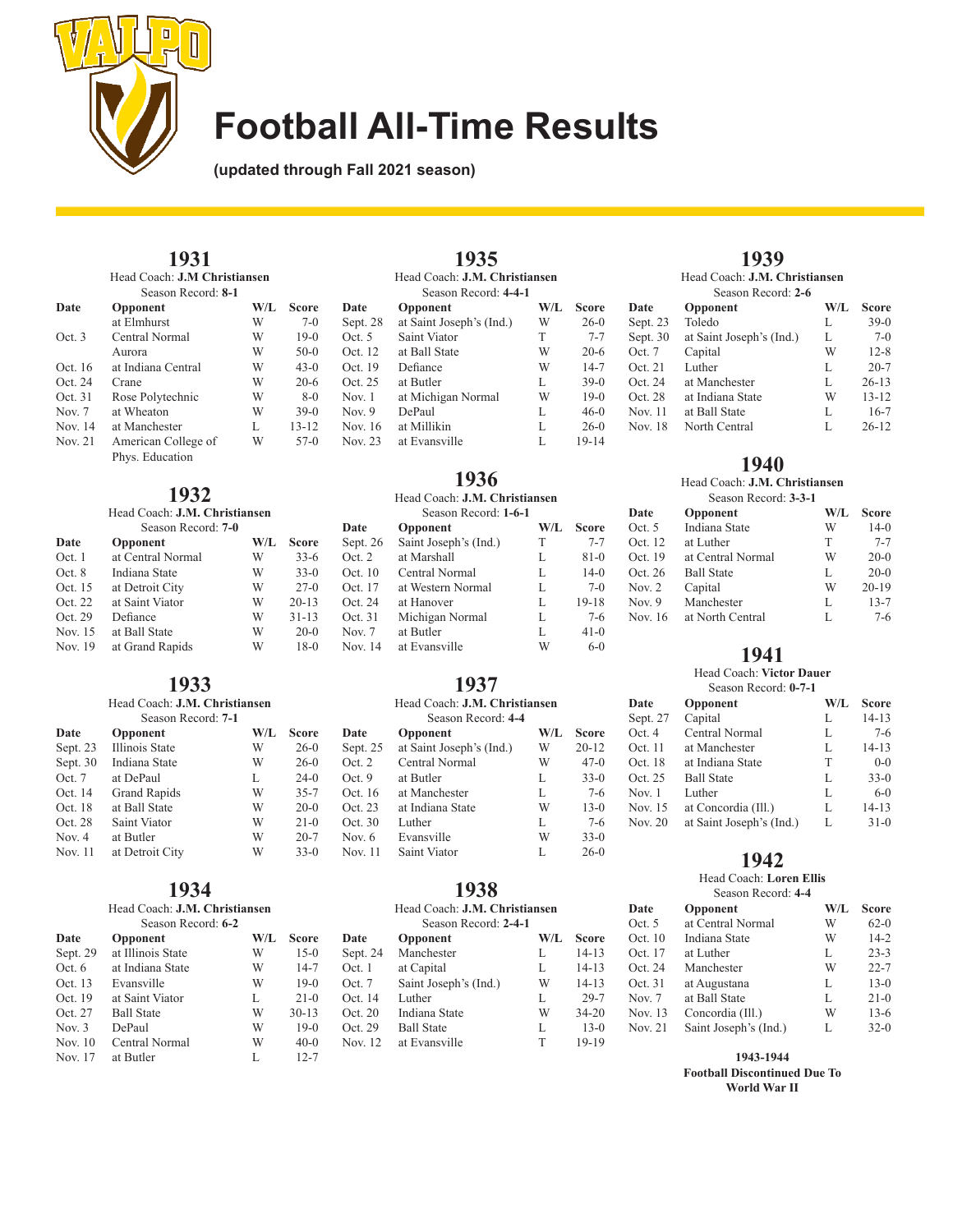

**(updated through Fall 2021 season)**

#### **1945** Head Coach: **Loren Ellis**

| Season Record: 6-1 |  |
|--------------------|--|

| Date      | Opponent         | W/L | <b>Score</b> |
|-----------|------------------|-----|--------------|
| Sept. 28  | at Indiana State | W   | $25 - 6$     |
| Oct. 6    | Central Normal   | W   | $32 - 2$     |
| Oct. 13   | North Central    | W   | $33 - 4$     |
| Oct. 20   | at Ball State    | W   | $7-6$        |
| Oct. 27   | Eastern Kentucky | W   | $7-6$        |
| Nov. $3$  | Western Michigan | L   | $26 - 6$     |
| Nov. $10$ | Butler           | W   | $6-0$        |

### **1946**

Head Coach: **Emory Bauer** Season Record: **1-7**

| Date     | Opponent              | W/L | <b>Score</b> |
|----------|-----------------------|-----|--------------|
| Sept. 28 | at Niagara            | L   | $31 - 0$     |
| Oct. 5   | Saint Joseph's (Ind.) | L   | $7-0$        |
| Oct. 12  | Concordia (Minn.)     | L   | $19 - 14$    |
| Oct. 19  | <b>Ball State</b>     | L   | $20 - 6$     |
| Oct. 26  | at Eastern Kentucky   | L   | $12 - 7$     |
| Nov. $2$ | Hamline               | W   | $17 - 7$     |
| Nov. $9$ | at Western Michigan   | L   | $26 - 13$    |
| Nov. 16  | at Butler             | L   | $25-0$       |

### **1947**

### Head Coach: **Emory Bauer**

| Season Record: 2-5-1 |                          |     |           |  |
|----------------------|--------------------------|-----|-----------|--|
| Date                 | Opponent                 | W/L | Score     |  |
| Sept. 27             | at Saint Joseph's (Ind.) | T   | $7 - 7$   |  |
| Oct.4                | at Indiana State         | L   | $13-0$    |  |
| Oct. 11              | at Ball State            | L   | $18 - 14$ |  |
| Oct. 18              | Great Lakes Naval Stat.  | W   | $55-0$    |  |
| Oct. 25              | Eastern Kentucky         | L   | $18-0$    |  |
| Nov. 8               | Wheaton                  | L   | $13-6$    |  |
| Nov. 15              | at Butler                | L   | $27 - 6$  |  |
| Nov. 22              | Niagara                  | W   | $27 - 7$  |  |

### **1948**

#### Head Coach: **Emory Bauer** Season Record: **4-5**

| Date     | Opponent              | W/L | <b>Score</b> |
|----------|-----------------------|-----|--------------|
| Sept. 17 | at Kalamazoo          | W   | $20 - 13$    |
| Sept. 25 | Luther                | W   | $19-6$       |
| Oct. 2   | Indiana State         | L   | $14-0$       |
| Oct. 9   | Saint Joseph's (Ind.) | W   | $20 - 14$    |
| Oct. 16  | Illinois State        | L   | $16 - 14$    |
| Oct. 23  | at Wabash             | L   | $7-0$        |
| Oct. 30  | <b>Ball State</b>     | L   | $20-0$       |
| Nov. $6$ | at Wheaton            | W   | $14 - 7$     |
| Nov. 12  | at Michigan Normal    | L   | $26 - 7$     |

| 1949                                     |                          |     |           |  |
|------------------------------------------|--------------------------|-----|-----------|--|
| Head Coach: Emory Bauer                  |                          |     |           |  |
|                                          | Season Record: 7-2-1     |     |           |  |
| Date                                     | Opponent                 | W/L | Score     |  |
| Sept. 17                                 | Concordia (Minn.)        | W   | $28 - 20$ |  |
| Sept. 24                                 | at Defiance              | W   | $25-0$    |  |
| Oct. 1                                   | Indiana State            | W   | $32-0$    |  |
| Oct. 8                                   | at Saint Joseph's (Ind.) | L   | $19-7$    |  |
| Oct. 15                                  | at Luther                | T   | $7 - 7$   |  |
| Oct. 22                                  | Kalamazoo                | W   | $38-0$    |  |
| Oct. 29                                  | at Ball State            | L   | $16-6$    |  |
| Nov. 5                                   | Wheaton                  | W   | $21 - 13$ |  |
| Nov. 12                                  | Michigan Normal          | W   | $28 - 26$ |  |
| Nov. 19                                  | vs. Wittenberg!          | W   | $20-0$    |  |
| ! - Lutheran Bowl Game (Cleveland, Ohio) |                          |     |           |  |

**1950**

### Head Coach: **Emory Bauer**

| Season Record: 9-1           |                                          |     |           |
|------------------------------|------------------------------------------|-----|-----------|
| Date                         | Opponent                                 | W/L | Score     |
| Sept. 23                     | Defiance                                 | W   | $60-0$    |
| Sept. 28                     | at Indiana State                         | W   | $46-6$    |
| Oct. 7                       | Saint Joseph's (Ind.)                    | W   | $27-0$    |
| Oct. 14                      | at Augustana                             | W   | $48 - 7$  |
| Oct. 21                      | Carthage                                 | W   | $60-0$    |
| Oct. 28                      | <b>Ball State</b>                        | W   | $21 - 7$  |
| Nov. 3                       | at Luther                                | W   | $33 - 13$ |
| Nov. 10                      | at Wheaton                               | W   | $14-9$    |
| Nov. 18                      | vs. Wittenberg !                         | W   | $20 - 7$  |
| Jan. 1                       | vs. Wisconsin-LaCrosse#                  | L   | $47 - 14$ |
|                              | ! - Lutheran Bowl Game (Ft. Wayne, Ind.) |     |           |
| # - Cigar Bowl (Tampa, Fla.) |                                          |     |           |

### **1951**

|          | Head Coach: Emory Bauer                    |     |              |
|----------|--------------------------------------------|-----|--------------|
|          | Season Record: 9-0                         |     |              |
|          | Indiana Collegiate Conference: 4-0 (1st/6) |     |              |
|          | <b>ICC Champions</b>                       |     |              |
| Date     | Opponent                                   | W/L | <b>Score</b> |
| Sept. 22 | at Butler <sup>*</sup>                     | W   | $41 - 7$     |
| Sept. 29 | Indiana State *!                           | W   | $46 - 7$     |
| Oct. 6   | at Saint Joseph's (Ind.) *                 | W   | $32 - 3$     |
| Oct. 13  | vs. Augustana #                            | W   | $34 - 13$    |
| Oct. 20  | Carroll                                    | W   | $34 - 7$     |
| Oct. 26  | at Ball State *                            | W   | $34 - 12$    |
| Nov. 3   | Luther                                     | W   | $33 - 7$     |
| Nov. 10  | Wheaton                                    | W   | $20-6$       |
| Nov. 16  | at Hillsdale                               | W   | $54-0$       |
|          | * - ICC game                               |     |              |
|          | ! - Boucher Field, Valparaiso, Ind.        |     |              |
|          | # - at Chicago, Ill.                       |     |              |

### **1952**

Head Coach: **Emory Bauer**

| Indiana Collegiate Conference: 3-1-1 (t-1st/6) |                            |     |              |  |  |
|------------------------------------------------|----------------------------|-----|--------------|--|--|
|                                                | <b>ICC</b> Champions       |     |              |  |  |
| Date                                           | Opponent                   | W/L | <b>Score</b> |  |  |
| Sept. 20                                       | Wabash                     | W   | $13-6$       |  |  |
| Sept. 27                                       | at Indiana State *         | T   | $0-0$        |  |  |
| Oct.4                                          | at Saint Joseph's (Ind.) * | W   | $32 - 13$    |  |  |
| Oct. 11                                        | at Evansville *            | L   | $13 - 7$     |  |  |
| Oct. 18                                        | at Carroll                 | W   | $26 - 21$    |  |  |
| Oct. 25                                        | Ball State *               | W   | $14 - 13$    |  |  |
| Nov. $1$                                       | Butler <sup>*</sup>        | W   | $14 - 13$    |  |  |
| Nov. $8$                                       | at Wheaton                 | L   | $19-7$       |  |  |
| Nov. 15                                        | at Wayne                   | L   | 44-6         |  |  |

\* - ICC game

### **1953**

| Head Coach: Emory Bauer |                                              |     |              |
|-------------------------|----------------------------------------------|-----|--------------|
|                         | Season Record: 5-2-1                         |     |              |
|                         | Indiana Collegiate Conference: 3-2 (t-2nd/6) |     |              |
| Date                    | Opponent                                     | W/L | <b>Score</b> |
| Sept. $19$              | at Wabash                                    | W   | $34 - 14$    |
| Sept. 26                | Indiana State *                              | W   | $31 - 13$    |
| Oct.3                   | at Saint Joseph's (Ind.) *                   | W   | $45 - 7$     |
| Oct. 10                 | Evansville *                                 | L   | $9-6$        |
| Oct. 22                 | at Ball State *                              | W   | $27 - 7$     |
| Oct. 31                 | at Butler <sup>*</sup>                       | L   | $32 - 20$    |
| Nov. 7                  | Wheaton                                      | W   | $32-0$       |
| Nov. 14                 | at Wayne                                     | T   | $14 - 14$    |
| * - ICC game            |                                              |     |              |

### **1954**

Head Coach: **Emory Bauer** Season Record: **6-2-1** Indiana Collegiate Conference: **5-1 (1st/7) ICC Champions**<br>**Opponent Date Opponent W/L Score** Sept. 18 Wabash L 14-6<br>Sept. 25 at Indiana State \* W 20-13 Sept. 25 at Indiana State \* W Oct. 2 Saint Joseph's (Ind.) \*! W 38-18<br>Oct. 9 at Evansville \* L 26-19 Oct. 9 at Evansville \* L 26-19<br>Oct. 16 at DePauw \* W 50-26 at DePauw \* Oct. 23 Ball State \* W 46-21<br>Oct. 30 vs. Butler \*# W 39-7 Oct. 30 vs. Butler \*# W 39-7<br>Nov. 6 at Wheaton W 34-29 at Wheaton Nov. 13 Bradley T 14-14 \* - ICC game ! - at Boucher Field, Valparaiso, Ind.

# - at Michigan City, Ind.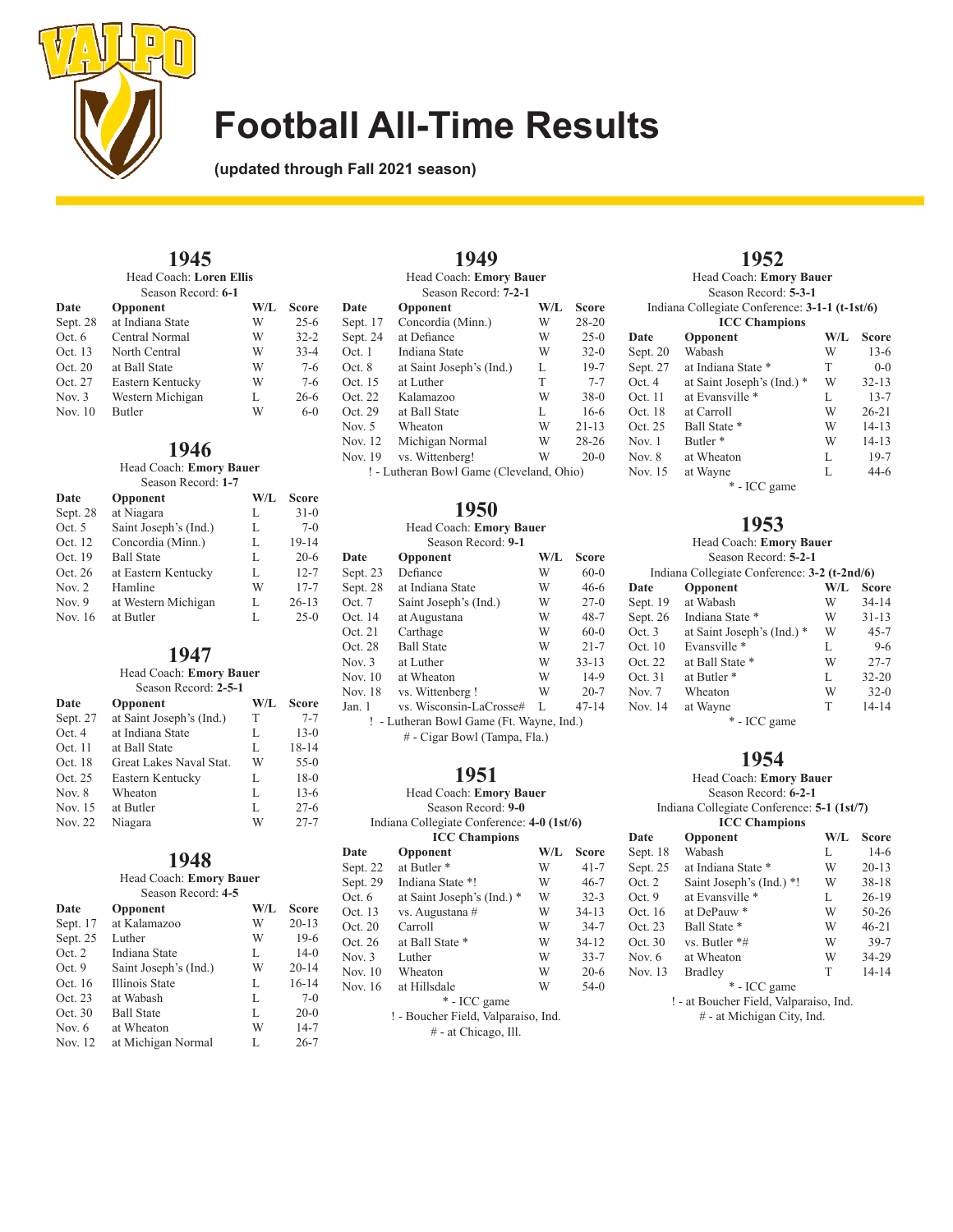

**(updated through Fall 2021 season)**

# **1955**

Head Coach: **Emory Bauer** Season Record: **6-3**

| Indiana Collegiate Conference: 4-2 (3rd/7) |                            |     |           |
|--------------------------------------------|----------------------------|-----|-----------|
| Date                                       | Opponent                   | W/L | Score     |
| Sept. 17                                   | at Wabash                  | L   | $26 - 14$ |
| Sept. 24                                   | Indiana State *            | W   | $27-9$    |
| Oct.1                                      | at Saint Joseph's (Ind.) * | L   | $26-0$    |
| Oct.8                                      | Evansville *               | W   | $29 - 18$ |
| Oct. 15                                    | DePauw <sup>*</sup>        | L   | $40 - 20$ |
| Oct. 22                                    | at Ball State *            | W   | $26 - 7$  |
| Oct. 29                                    | at Butler <sup>*</sup>     | W   | $24 - 14$ |
| Nov. $5$                                   | at Wheaton                 | W   | $27 - 12$ |
| Nov. 12                                    | at Bradley                 | W   | $32 - 12$ |
| * - ICC game                               |                            |     |           |

## **1956**

| Head Coach: Emory Bauer |                                            |     |           |
|-------------------------|--------------------------------------------|-----|-----------|
|                         | Season Record: 6-4                         |     |           |
|                         | Indiana Collegiate Conference: 4-2 (3rd/7) |     |           |
| Date                    | Opponent                                   | W/L | Score     |
| Sept. 15                | Pensacola Naval Station                    | L   | $25 - 12$ |
| Sept. 22                | at Kalamazoo                               | W   | $7-6$     |
| Sept. 29                | at Indiana State *                         | W   | $33 - 18$ |
| Oct. 6                  | Saint Joseph's (Ind.) *                    | L   | $35-0$    |
| Oct. 13                 | at Evansville *                            | W   | $12 - 7$  |
| Oct. 20                 | at DePauw *                                | W   | $33 - 19$ |
| Oct. 27                 | Ball State *                               | W   | 49-12     |
| Nov. $3$                | Butler <sup>*</sup>                        | L   | $20-6$    |
| Nov. 10                 | at Wayne                                   | W   | $33 - 27$ |
| Nov. 17                 | <b>Bradley</b>                             | L   | $41-6$    |
| * - ICC game            |                                            |     |           |

### **1957**

#### Head Coaches: **Emory Bauer, Walt Reiner** Season Record: **4-2-2** Indiana Collegiate Conference: **1-2-1 (5th/7)**<br>Date Opponent W/L Sco **W/L Score**<br>**W** 27-6 Sept. 21 Kalamazoo W 27-6<br>Sept. 28 at Ball State \* T 26-26 Sept. 28 at Ball State \* T 26-26<br>Oct. 5 Evansville \* W 27-7 Oct. 5 Evansville \* W 27-7<br>Oct. 12 at DePauw \* L 32-7

| Oct. 12  | at DePauw*                                                                                                                                     | L | $32 - 7$  |
|----------|------------------------------------------------------------------------------------------------------------------------------------------------|---|-----------|
| Oct. 19  | Butler <sup>*</sup>                                                                                                                            | L | $27-0$    |
| Oct. 26  | Indiana Central                                                                                                                                | W | $13 - 7$  |
| Nov. $9$ | vs. Wayne!                                                                                                                                     | W | $18-7$    |
| Nov. 16  | at Bradley                                                                                                                                     | т | $14 - 14$ |
|          | * - ICC game                                                                                                                                   |   |           |
|          | $1 - 4$ $\overline{1}$ $\overline{1}$ $\overline{1}$ $\overline{1}$ $\overline{1}$ $\overline{1}$ $\overline{1}$ $\overline{1}$ $\overline{1}$ |   |           |

! - at LaPorte, Ind.

|          | 1958                                         |     |              |
|----------|----------------------------------------------|-----|--------------|
|          | Head Coaches: Emory Bauer, Walt Reiner       |     |              |
|          | Season Record: 6-3                           |     |              |
|          | Indiana Collegiate Conference: 3-3 (t-4th/7) |     |              |
| Date     | Opponent                                     | W/L | <b>Score</b> |
| Sept. 20 | Northern Michigan                            | W   | $18 - 13$    |
| Sept. 27 | Ball State *                                 | W   | $6 - 0$      |
| Oct. 4   | at Evansville *                              | L   | $22 - 8$     |
| Oct. 11  | DePauw <sup>*</sup>                          | W   | $37-0$       |
| Oct. 18  | at Butler <sup>*</sup>                       | L   | $34-0$       |
| Oct. 25  | Saint Joseph's (Ind.) *                      | W   | $15-6$       |
| Nov. 1   | at Indiana State *                           | L   | $14 - 12$    |
| Nov. 8   | Indiana Central                              | W   | $78-0$       |
| Nov. 15  | at Wayne                                     | W   | $27 - 6$     |
|          |                                              |     |              |

\* - ICC game

## **1959**

#### Head Coaches: **Emory Bauer, Walt Reiner** Season Record: **5-4**

|          | Indiana Collegiate Conference: 3-3 (t-3rd/7) |     |              |
|----------|----------------------------------------------|-----|--------------|
| Date     | Opponent                                     | W/L | <b>Score</b> |
| Sept. 19 | vs. Ohio Wesleyan!                           | L   | $12 - 7$     |
| Sept. 26 | at Ball State *                              | W   | $24-6$       |
| Oct. 3   | Evansville *                                 | L   | $7 - 3$      |
| Oct. 10  | at DePauw*                                   | L   | $17 - 13$    |
| Oct. 17  | Butler <sup>*</sup>                          | L   | $10-7$       |
| Oct. 24  | at Saint Joseph's (Ind.) *                   | W   | $16-3$       |
| Oct. 31  | Indiana State *                              | W   | $28 - 7$     |
| Nov. 7   | at Wabash                                    | W   | $10-0$       |
| Nov. 14  | Wayne                                        | W   | $14-6$       |
|          | * - ICC game                                 |     |              |
|          | ! - Fort Wayne, Ind.                         |     |              |

### **1960**

| Opponent               | $W/I$ . | <b>Score</b>                                                                                                 |
|------------------------|---------|--------------------------------------------------------------------------------------------------------------|
| Sept. 17 Wheaton       | L       | $30-7$                                                                                                       |
| Ball State *           | W       | $10-8$                                                                                                       |
| at Evansville *        | L       | $17 - 14$                                                                                                    |
| DePauw*                | W       | $7 - 6$                                                                                                      |
| at Butler <sup>*</sup> | L       | $27 - 20$                                                                                                    |
|                        |         | Head Coaches: Emory Bauer, Walt Reiner<br>Season Record: 3-6<br>Indiana Collegiate Conference: 2-4 (t-5th/7) |

| Oct. 8   | DePauw <sup>*</sup>     | W | 7-6       |
|----------|-------------------------|---|-----------|
| Oct. 15  | at Butler <sup>*</sup>  | L | $27 - 20$ |
| Oct. 22  | Saint Joseph's (Ind.) * | L | $21 - 14$ |
| Oct. 29  | at Indiana State *      | L | $14 - 13$ |
| Nov. $5$ | Wabash                  | W | $19-8$    |
| Nov. 12  | Northern Michigan       | L | $21-0$    |

\* - ICC game

# **1961**

|          | Head Coaches: Emory Bauer, Walt Reiner     |     |              |
|----------|--------------------------------------------|-----|--------------|
|          | Season Record: 7-2                         |     |              |
|          | Indiana Collegiate Conference: 5-1 (2nd/7) |     |              |
| Date     | Opponent                                   | W/L | <b>Score</b> |
| Sept. 16 | at Wheaton                                 | L   | $35 - 13$    |
| Sept. 23 | Hope                                       | W   | $14-6$       |
| Sept. 30 | at Saint Joseph's (Ind.) *                 | W   | $16-6$       |
| Oct. 7   | Indiana State *                            | W   | $20-6$       |
| Oct. 14  | Washington (Mo.)                           | W   | $29-0$       |
| Oct. 21  | at Evansville *                            | W   | $29 - 12$    |
| Oct. 28  | Ball State *                               | W   | $28 - 20$    |
| Nov. 4   | at Butler <sup>*</sup>                     | L   | $14 - 2$     |
| Nov. 11  | DePauw <sup>*</sup>                        | W   | $35 - 14$    |
|          |                                            |     |              |

\* - ICC game

### **1962**

#### Head Coaches: **Emory Bauer, Walt Reiner** Season Record: **6-3**

|          | осамл весова о-э                             |     |              |
|----------|----------------------------------------------|-----|--------------|
|          | Indiana Collegiate Conference: 4-2 (t-2nd/7) |     |              |
| Date     | Opponent                                     | W/L | <b>Score</b> |
| Sept. 22 | at Hope                                      | W   | $48-0$       |
| Sept. 29 | Saint Joseph's (Ind.) *                      | L   | $13-6$       |
| Oct.6    | at Indiana State *                           | W   | $11 - 10$    |
| Oct. 13  | at Washington (Mo.)                          | L   | $20 - 14$    |
| Oct. 20  | Evansville *                                 | W   | $7-0$        |
| Oct. 27  | at Ball State *                              | W   | $21 - 6$     |
| Nov. $3$ | Butler <sup>*</sup>                          | L   | $16 - 14$    |
| Nov. 10  | at DePauw*                                   | W   | $21 - 7$     |
| Nov. 17  | Wheaton                                      | W   | $28 - 21$    |
|          | $\mathbf{a}$ $\mathbf{v}$ $\mathbf{v}$       |     |              |

\* - ICC game

## **1963**

#### Head Coaches: **Emory Bauer, Walt Reiner** Season Record: **3-6**

| Season Record: 3-6         |     |                                              |
|----------------------------|-----|----------------------------------------------|
|                            |     |                                              |
| Opponent                   | W/L | <b>Score</b>                                 |
| Wabash                     | L   | $7-0$                                        |
| at Saint Joseph's (Ind.) * | L   | $14 - 7$                                     |
| Indiana State *            | W   | 19-14                                        |
| Washington (Mo.)           | L   | $15 - 7$                                     |
| at Evansville *            | W   | $21 - 14$                                    |
| Ball State *               | W   | 48-40                                        |
| at Butler <sup>*</sup>     | L   | $20 - 12$                                    |
| DePauw <sup>*</sup>        | L   | $24 - 7$                                     |
| at Wheaton                 | L   | $41 - 13$                                    |
| * - ICC game               |     |                                              |
|                            |     | Indiana Collegiate Conference: 3-3 (t-3rd/7) |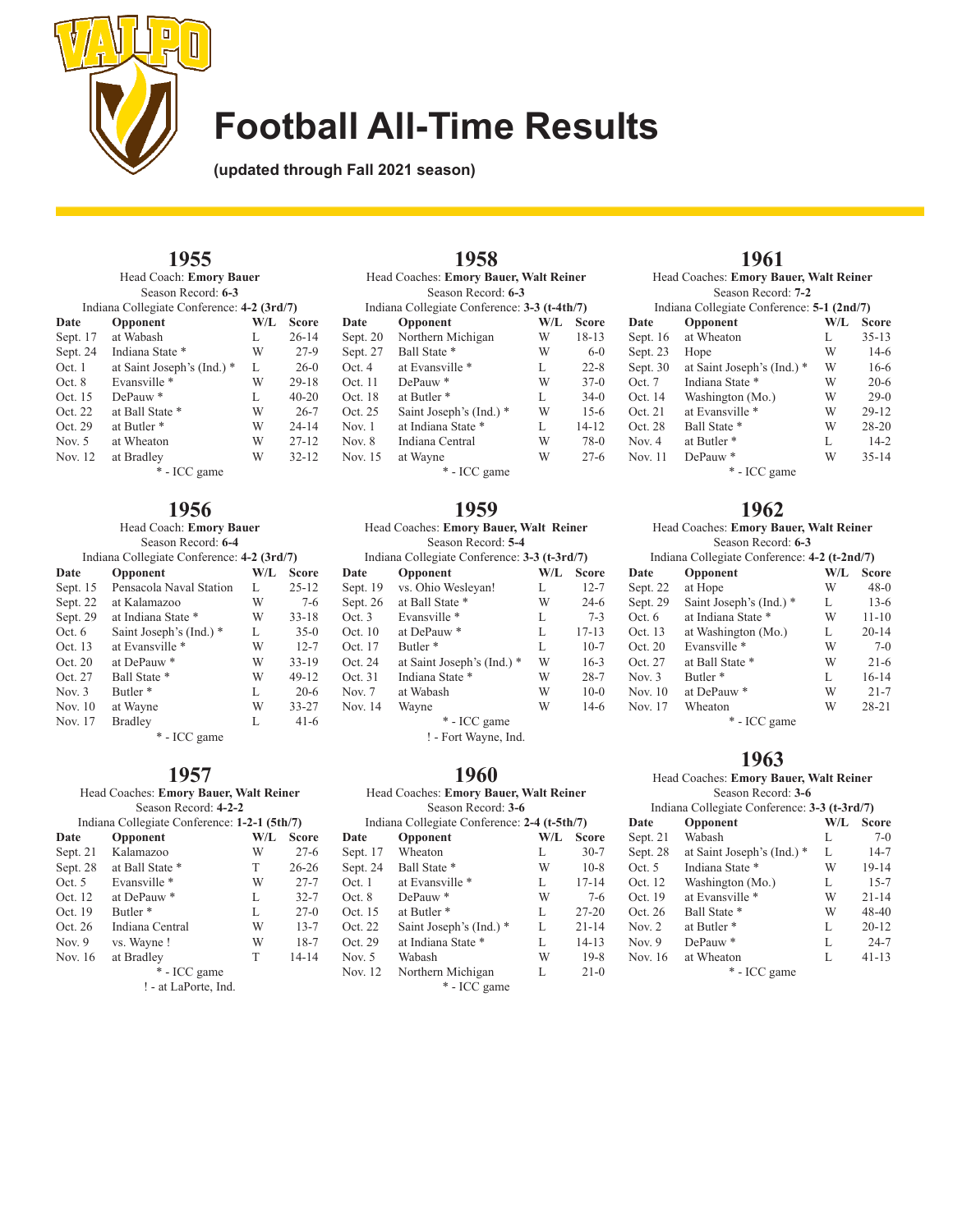

**(updated through Fall 2021 season)**

## **1964**

| Head Coaches: Emory Bauer, Walt Reiner |                                              |     |           |
|----------------------------------------|----------------------------------------------|-----|-----------|
|                                        | Season Record: 6-3                           |     |           |
|                                        | Indiana Collegiate Conference: 4-2 (t-1st/7) |     |           |
|                                        | <b>ICC Champions</b>                         |     |           |
| Date                                   | Opponent                                     | W/L | Score     |
| Sept. 19                               | at Wabash                                    | W   | $13-0$    |
| Sept. 26                               | Saint Joseph's (Ind.) *                      | W   | $41 - 8$  |
| Oct.3                                  | at Indiana State *                           | L   | $35-6$    |
| Oct. 10                                | at Washington (Mo.)                          | L   | $21-0$    |
| Oct. 17                                | Evansville *                                 | L   | $28 - 7$  |
| Oct. 24                                | at Ball State *                              | W   | $33 - 22$ |
| Oct. 31                                | Butler <sup>*</sup>                          | W   | $23 - 14$ |
| Nov. 7                                 | at DePauw <sup>*</sup>                       | W   | $21 - 14$ |
| Nov. 14                                | Wheaton                                      | W   | $21 - 7$  |
| * - ICC game                           |                                              |     |           |

# **1965**

| Head Coach: Emory Bauer |                                              |   |           |  |  |  |
|-------------------------|----------------------------------------------|---|-----------|--|--|--|
|                         | Season Record: 3-6                           |   |           |  |  |  |
|                         | Indiana Collegiate Conference: 2-4 (t-5th/7) |   |           |  |  |  |
| Date                    | W/L<br><b>Score</b><br>Opponent              |   |           |  |  |  |
| Sept. 18                | Wabash                                       | L | $7-0$     |  |  |  |
| Sept. 25                | Ball State *                                 | L | $14 - 7$  |  |  |  |
| Oct. 2                  | at DePauw <sup>*</sup>                       | W | $29 - 21$ |  |  |  |
| Oct.9                   | Butler <sup>*</sup>                          | W | $23 - 21$ |  |  |  |
| Oct. 16                 | at Indiana State *                           | L | $24 - 21$ |  |  |  |
| Oct. 23                 | Saint Joseph's (Ind.) *                      | L | $15 - 14$ |  |  |  |
| Oct. 30                 | Washington (Mo.)                             | L | $18-6$    |  |  |  |
| Nov. 6                  | at Evansville *                              | L | $14 - 10$ |  |  |  |
| Nov. 13                 | at Wheaton                                   | W | $35 - 13$ |  |  |  |
|                         | * - ICC game                                 |   |           |  |  |  |

# **1966**

| Head Coach: Emory Bauer |                                              |     |              |
|-------------------------|----------------------------------------------|-----|--------------|
|                         | Season Record: 3-6                           |     |              |
|                         | Indiana Collegiate Conference: 1-4 (t-6th/7) |     |              |
| Date                    | Opponent                                     | W/L | <b>Score</b> |
| Sept. 17                | at Wabash                                    | W   | $35 - 18$    |
| Sept. 24                | at Ball State *                              | L   | $20 - 7$     |
| Oct.1                   | DePauw <sup>*</sup>                          | L   | $31 - 13$    |
| Oct. 8                  | at Butler *                                  | W   | $15 - 12$    |
| Oct. 15                 | Indiana State *                              | L   | $19 - 16$    |
| Oct. 22                 | at Saint Joseph's (Ind.) *                   | L   | $17 - 12$    |
| Oct. 29                 | at Washington (Mo.)                          | W   | $20 - 12$    |
| Nov. $5$                | Evansville *                                 | L   | $16-7$       |
| Nov. 12                 | Wheaton                                      | L   | $20 - 14$    |
| * - ICC game            |                                              |     |              |

|          | 1967                                         |     |              |
|----------|----------------------------------------------|-----|--------------|
|          | Head Coach: Emory Bauer                      |     |              |
|          | Season Record: 3-6                           |     |              |
|          | Indiana Collegiate Conference: 1-5 (t-6th/7) |     |              |
| Date     | Opponent                                     | W/L | <b>Score</b> |
| Sept. 16 | Wabash                                       | W   | $27-6$       |
|          | Sept. 23 Ball State *                        | L   | $39 - 7$     |
| Sept. 30 | at DePauw*                                   | L   | $19-8$       |
| Oct. 7   | Butler <sup>*</sup>                          | W   | $21 - 7$     |
| Oct. 14  | at Indiana State *                           | L   | $47 - 12$    |
| Oct. 21  | Saint Joseph's (Ind.) *                      | L   | $34-0$       |
| Nov. 4   | at Evansville *                              | L   | $23-6$       |
| Nov. 11  | at Wheaton                                   | W   | $21 - 7$     |
| Nov. 18  | Baldwin-Wallace                              | L   | $39 - 8$     |
|          | * - ICC game                                 |     |              |

### **1968**

| Head Coach: Norm Amundsen |                                            |     |              |
|---------------------------|--------------------------------------------|-----|--------------|
|                           | Season Record: 4-5                         |     |              |
|                           | Indiana Collegiate Conference: 4-0 (1st/5) |     |              |
|                           | <b>ICC Champions</b>                       |     |              |
| Date                      | Opponent                                   | W/L | <b>Score</b> |
| Sept. 21                  | at Wabash                                  | L   | $14 - 13$    |
| Sept. 28                  | at Ball State                              | L   | $26 - 11$    |
| Oct. $5$                  | DePauw*                                    | W   | $7 - 3$      |
| Oct. 12                   | at Butler <sup>*</sup>                     | W   | $10-7$       |
| Oct. 19                   | Indiana State                              | L   | $28-0$       |
| Oct. 26                   | at Saint Joseph's (Ind.) *                 | W   | $3-0$        |
| Nov. 2                    | at Wittenberg                              | L   | 54-19        |
| Nov. 9                    | Evansville *                               | W   | $24 - 7$     |
| Nov. 16                   | Wheaton                                    | L   | $13 - 3$     |
|                           | * - ICC game                               |     |              |

**1969** Head Coach: **Norm Amundsen** Season Record: **7-2** Indiana Collegiate Conference: **3-1 (t-1st/5) ICC Champions Date Opponent W/L Score**<br>Sept. 20 Millikin **W** 62-10

Sept. 27 Denison L 14-7<br>Oct. 4 Saint Joseph's (Ind.) \* W 19-6 Oct. 4 Saint Joseph's (Ind.) \* W 19-6<br>Oct. 11 Evansville \* W 31-26

Oct. 18 Wabash W 17-15<br>Oct. 25 at Washington (Mo.) W 17-10 Oct. 25 at Washington (Mo.) W 17-10<br>Nov. 1 DePauw \* W 28-7

Nov. 8 at Butler \* L 38-20<br>Nov. 15 at Wheaton W 35-0

\* - ICC game

Evansville \* W 31-26<br>Wabash W 17-15

Sept. 20 Millikin

DePauw  $*$ 

Nov. 15 at Wheaton

#### **1970** Head Coach: **Norm Amundsen**

|          | Season Record: 5-3-2                       |         |           |  |
|----------|--------------------------------------------|---------|-----------|--|
|          | Indiana Collegiate Conference: 1-3 (4th/5) |         |           |  |
| Date     | Opponent                                   | $W/I$ . | Score     |  |
| Sept. 19 | Augustana                                  | W       | $30 - 14$ |  |
| Sept. 26 | Illinois Wesleyan                          | W       | $29 - 7$  |  |
| Oct.3    | at Saint Joseph's (Ind.) *                 | L       | $38-19$   |  |
| Oct. 10  | at Evansville *                            | L       | $23 - 6$  |  |
| Oct. 17  | at Wabash                                  | T       | $14 - 14$ |  |
| Oct. 24  | Washington (Mo.)                           | W       | $30-3$    |  |
| Oct. 31  | at DePauw*                                 | W       | $22 - 14$ |  |
| Nov. $7$ | Butler <sup>*</sup>                        | L       | $34 - 31$ |  |
| Nov. 14  | Wheaton                                    | W       | 57-28     |  |
| Nov. 21  | at Wagner                                  | T       | $14 - 14$ |  |
|          | * - ICC game                               |         |           |  |

### **1971**

|          | Head Coach: Norm Amundsen                  |     |              |  |
|----------|--------------------------------------------|-----|--------------|--|
|          | Season Record: 8-2                         |     |              |  |
|          | Indiana Collegiate Conference: 3-1 (2nd/5) |     |              |  |
| Date     | Opponent                                   | W/L | <b>Score</b> |  |
| Sept. 11 | Wabash                                     | W   | $27 - 6$     |  |
| Sept. 18 | at Augustana                               | W   | 14-13        |  |
| Sept. 25 | at Illinois Wesleyan                       | W   | $26-0$       |  |
| Oct. $2$ | *<br>Saint Joseph's (Ind.)                 | L   | $10-6$       |  |
| Oct. 9   | Evansville *                               | W   | $30 - 27$    |  |
| Oct. 23  | at Washington (Mo.)                        | L   | $31 - 28$    |  |
| Oct. 30  | DePauw*                                    | W   | $30 - 12$    |  |
| Nov. 6   | at Butler <sup>*</sup>                     | W   | $48 - 12$    |  |
| Nov. 13  | at Wheaton                                 | W   | $39-3$       |  |
| Nov. 20  | Wagner                                     | W   | $34 - 18$    |  |
|          |                                            |     |              |  |

\* - ICC game

### **1972**

Head Coach: **Norm Amundsen**

|            | Season Record: 6-4                           |     |              |  |
|------------|----------------------------------------------|-----|--------------|--|
|            | Indiana Collegiate Conference: 2-3 (t-4th/6) |     |              |  |
| Date       | Opponent                                     | W/L | <b>Score</b> |  |
| Sept. 9    | at Wabash                                    | W   | $40 - 17$    |  |
| Sept. $16$ | at Saint Joseph's (Ind.) *                   | W   | $7 - 3$      |  |
| Sept. 23   | at Wittenberg                                | L   | $23 - 14$    |  |
| Sept. 30   | Illinois Wesleyan                            | W   | $10-7$       |  |
| Oct. 7     | at Evansville *                              | L   | $16-0$       |  |
| Oct. 21    | Washington (Mo.)                             | W   | $27 - 20$    |  |
| Oct. 28    | at DePauw*                                   | W   | $22 - 0$     |  |
| Nov. $4$   | Butler <sup>*</sup>                          | L   | $17 - 10$    |  |
| Nov. 11    | Indiana Central *                            | L   | $23 - 22$    |  |
| Nov. 18    | Wheaton                                      | W   | $24 - 20$    |  |

\* - ICC game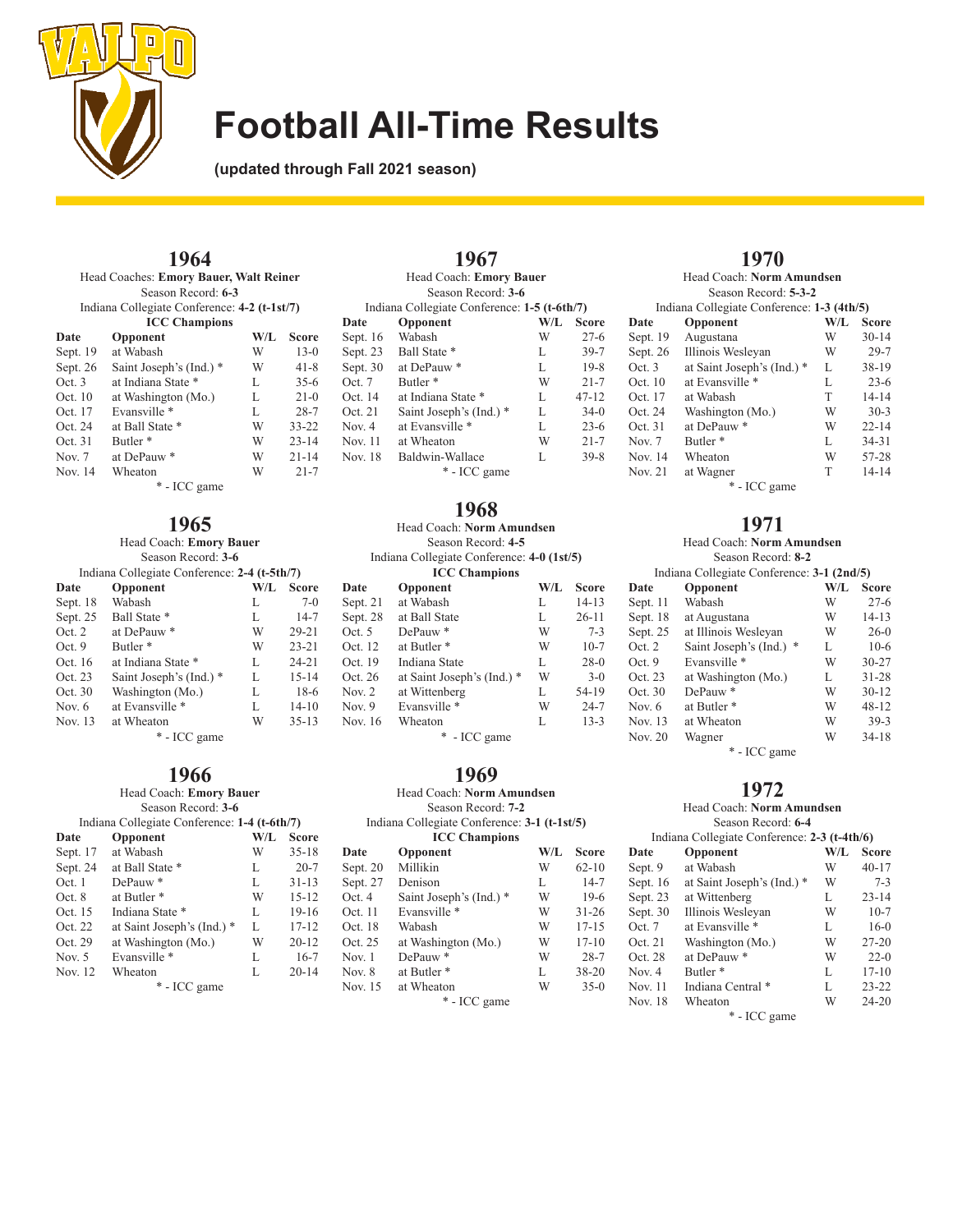

**(updated through Fall 2021 season)**

# **1973**

Head Coach: **Norm Amundsen** Season Record: **6-5**

| Indiana Collegiate Conference: 2-3 (t-4th/6) |                         |     |              |
|----------------------------------------------|-------------------------|-----|--------------|
| Date                                         | Opponent                | W/L | <b>Score</b> |
| Sept. 8                                      | Wabash                  | W   | $12 - 7$     |
| Sept. 15                                     | at Wayne State          | L   | 19-17        |
| Sept. 22                                     | Wittenberg              | L   | $37 - 7$     |
| Sept. 29                                     | at Illinois Wesleyan    | W   | $24 - 21$    |
| Oct. $6$                                     | at Evansville *         | L   | $21 - 14$    |
| Oct. 13                                      | at Butler <sup>*</sup>  | L   | $12-6$       |
| Oct. 20                                      | Washington (Mo.)        | W   | $24-0$       |
| Oct. 27                                      | Indiana Central *       | W   | $17 - 13$    |
| Nov. $3$                                     | at DePauw <sup>*</sup>  | L   | $15 - 10$    |
| Nov. 10                                      | Saint Joseph's (Ind.) * | W   | $38 - 7$     |
| Nov. 17                                      | at Wheaton              | W   | $12 - 7$     |
| * - ICC game                                 |                         |     |              |

### **1974**

Head Coach: **Norm Amundsen**

| Season Record: 3-6 |                                              |     |              |
|--------------------|----------------------------------------------|-----|--------------|
|                    | Indiana Collegiate Conference: 2-4 (t-4th/7) |     |              |
| Date               | Opponent                                     | W/L | <b>Score</b> |
| Sept. 21           | at Luther                                    | W   | $25 - 12$    |
| Sept. 28           | Butler <sup>*</sup>                          | L   | $31 - 15$    |
| Oct. 5             | Wayne State                                  | L   | $26 - 21$    |
| Oct. 12            | Texas Lutheran                               | L   | $35-6$       |
| Oct. 19            | at Wabash *                                  | L   | $23 - 17$    |
| Oct. 26            | at Evansville *                              | L   | $41 - 15$    |
| Nov. $2$           | $DePauw*$                                    | L   | $21 - 7$     |
| Nov. $9$           | Indiana Central *                            | W   | $34 - 22$    |
| Nov. 16            | at Saint Joseph's (Ind.) *                   | W   | $16-3$       |
|                    | * - ICC game                                 |     |              |

### **1975**

#### Head Coach: **Norm Amundsen**

|          | Season Record: 3-6                           |     |              |  |
|----------|----------------------------------------------|-----|--------------|--|
|          | Indiana Collegiate Conference: 2-4 (t-4th/7) |     |              |  |
| Date     | Opponent                                     | W/L | <b>Score</b> |  |
| Sept. 13 | Grand Valley                                 | L   | $17-6$       |  |
| Sept. 20 | Luther                                       | W   | $35 - 8$     |  |
| Sept. 27 | at DePauw*                                   | W   | $38 - 17$    |  |
| Oct.4    | at Wayne State                               | L   | $35 - 14$    |  |
| Oct. 11  | at Butler <sup>*</sup>                       | L   | $38-9$       |  |
| Oct. 18  | Evansville *                                 | L   | $32 - 7$     |  |
| Oct. 25  | Wabash *                                     | W   | $31 - 7$     |  |
| Nov. $1$ | at Indiana Central *                         | L   | $13 - 10$    |  |
| Nov. 8   | Saint Joseph's (Ind.) *                      | L   | $13-6$       |  |
|          | * - ICC game                                 |     |              |  |

#### **1976** Head Coach: **Norm Amundsen** Season Record: **2-7-1** Indiana Collegiate Conference: **2-3 (t-4/6)**<br>Date Opponent W/L Se **Opponent**<br>Wisconsin-Oshkosh L 14-7 Sept. 11 Wisconsin-Oshkosh L 14-7<br>Sept. 18 at Denison T 14-14 Sept. 18 at Denison T 14-14<br>Sept. 25 Wayne State L 16-9 Wayne State L Oct. 2 Butler \* W 49-29 Oct. 9 at Wabash L 13-8<br>Oct. 16 DePauw \* W 14-7 Oct. 16 DePauw \* W 14-7<br>Oct. 23 at Evansville \* L 5-3 at Evansville \* L 5-3<br>Indiana Central \* L 28-7 Oct. 30 Indiana Central \* L 28-7<br>Nov. 6 at Hope L 17-10 Nov. 6 at Hope L Nov. 13 at Saint Joseph's (Ind.) \* L 7-3

\* - ICC game

### **1977**

#### Head Coach: **Bill Koch** Season Record: **3-6-1**

| Indiana Collegiate Conference: 1-2-1 (4th/5) |                         |     |              |
|----------------------------------------------|-------------------------|-----|--------------|
| Date                                         | Opponent                | W/L | <b>Score</b> |
| Sept. $10$                                   | at Wisconsin-Oshkosh    | L   | $20 - 7$     |
| Sept. 17                                     | Denison                 | W   | $42-0$       |
| Sept. 24                                     | at Wayne State          | L   | $16-0$       |
| Oct. 1                                       | at Butler <sup>*</sup>  | L   | $14 - 7$     |
| Oct. 8                                       | Wabash                  | L   | $24 - 12$    |
| Oct. 15                                      | at DePauw               | W   | $38 - 13$    |
| Oct. 22                                      | Evansville *            | W   | $28 - 13$    |
| Oct. 29                                      | Franklin                | L   | $33 - 24$    |
| Nov. 5                                       | at Indiana Central *    | T   | $35 - 35$    |
| Nov. 12                                      | Saint Joseph's (Ind.) * | L   | $17 - 7$     |
|                                              | * - ICC game            |     |              |

# **1978**

Head Coach: **Bill Koch**

| Season Record: 5-4                             |     |              |  |
|------------------------------------------------|-----|--------------|--|
| Heartland Collegiate Conference: 3-2 (t-2nd/6) |     |              |  |
| Opponent                                       | W/L | <b>Score</b> |  |
| at Wittenberg                                  | L   | $41 - 7$     |  |
| Alma                                           | L   | $14 - 13$    |  |
| Butler <sup>*</sup>                            | L   | $24 - 20$    |  |
| at Wabash                                      | W   | $14 - 7$     |  |
| DePauw                                         | W   | $31-0$       |  |
| at Evansville *                                | W   | 28-27        |  |
| at Franklin <sup>*</sup>                       | W   | $28 - 21$    |  |
| Indiana Central *                              | W   | $20 - 12$    |  |
| at Saint Joseph's (Ind.) *<br>* - HCC game     | L   | $13 - 7$     |  |
|                                                |     |              |  |

## **1979** Head Coach: **Bill Koch**

|          | Season Record: 5-4                           |     |              |  |
|----------|----------------------------------------------|-----|--------------|--|
|          | Heartland Collegiate Conference: 2-3 (4th/6) |     |              |  |
| Date     | Opponent                                     | W/L | <b>Score</b> |  |
| Sept. 15 | Wittenberg                                   | L   | $34 - 12$    |  |
| Sept. 22 | at Alma                                      | W   | $22 - 18$    |  |
| Sept. 29 | at Butler <sup>*</sup>                       | L   | $25 - 22$    |  |
| Oct.6    | Saint Norbert                                | W   | $23 - 7$     |  |
| Oct. 13  | at DePauw                                    | W   | $6-0$        |  |
| Oct. 20  | Evansville *                                 | W   | $28-6$       |  |
| Oct. 27  | at Franklin *                                | L   | $36 - 23$    |  |
| Nov. $3$ | at Indiana Central *                         | W   | $13-0$       |  |
| Nov. 10  | Saint Joseph's (Ind.) *                      | L   | $24 - 14$    |  |
|          | * - HCC game                                 |     |              |  |

### **1980**

Head Coach: **Bill Koch** Season Record: **4-5-1**

| Heartland Collegiate Conference: 1-5-1 (8th/8) |                            |     |              |
|------------------------------------------------|----------------------------|-----|--------------|
| Date                                           | Opponent                   | W/L | <b>Score</b> |
| Sept. 6                                        | Wisconsin-Oshkosh          | W   | $12-6$       |
| Sept. 20                                       | at Albion                  | L   | $22 - 16$    |
| Sept. 27                                       | Butler <sup>*</sup>        | W   | $25 - 13$    |
| Oct.4                                          | at Ashland *               | L   | $9 - 7$      |
| Oct.11                                         | DePauw                     | W   | $35 - 14$    |
| Oct. 18                                        | at Saint Joseph's (Ind.) * | L   | $29-6$       |
| Oct. 25                                        | Indiana Central *          | T   | 24-24        |
| Nov. 1                                         | Georgetown $(Ky)$ *        | W!  | $18-0$       |
| Nov. $8$                                       | at Franklin *              | L   | $27 - 21$    |
| Nov. 15                                        | at Evansville *            | L   | $31 - 24$    |
| * - HCC game                                   |                            |     |              |

! - Game won by Georgetown, but declared a forfeit

### **1981**

Head Coach: **Bill Koch**

|                                                | Season Record: 1-9      |     |              |
|------------------------------------------------|-------------------------|-----|--------------|
| Heartland Collegiate Conference: 1-6 (t-7th/8) |                         |     |              |
| Date                                           | Opponent                | W/L | <b>Score</b> |
| Sept. 5                                        | Hope                    | L   | $27 - 2$     |
| Sept. 12                                       | at Wisconsin-Oshkosh    | L   | $35-0$       |
| Sept. 19                                       | at Albion               | L   | $15-0$       |
| Oct. 3                                         | at Butler <sup>*</sup>  | L   | $16-0$       |
| Oct. 10                                        | Ashland $*$             | L   | $26 - 6$     |
| Oct. 17                                        | at Evansville *         | W   | $10-2$       |
| Oct. 24                                        | Saint Joseph's (Ind.) * | L   | $21-9$       |
| Oct. 31                                        | at Indiana Central *    | L   | $42-0$       |
| Nov. $7$                                       | Georgetown $(Ky)$ *     | L   | $21 - 15$    |
| Nov. 14                                        | at Franklin *           | L   | $60 - 6$     |

\* - HCC game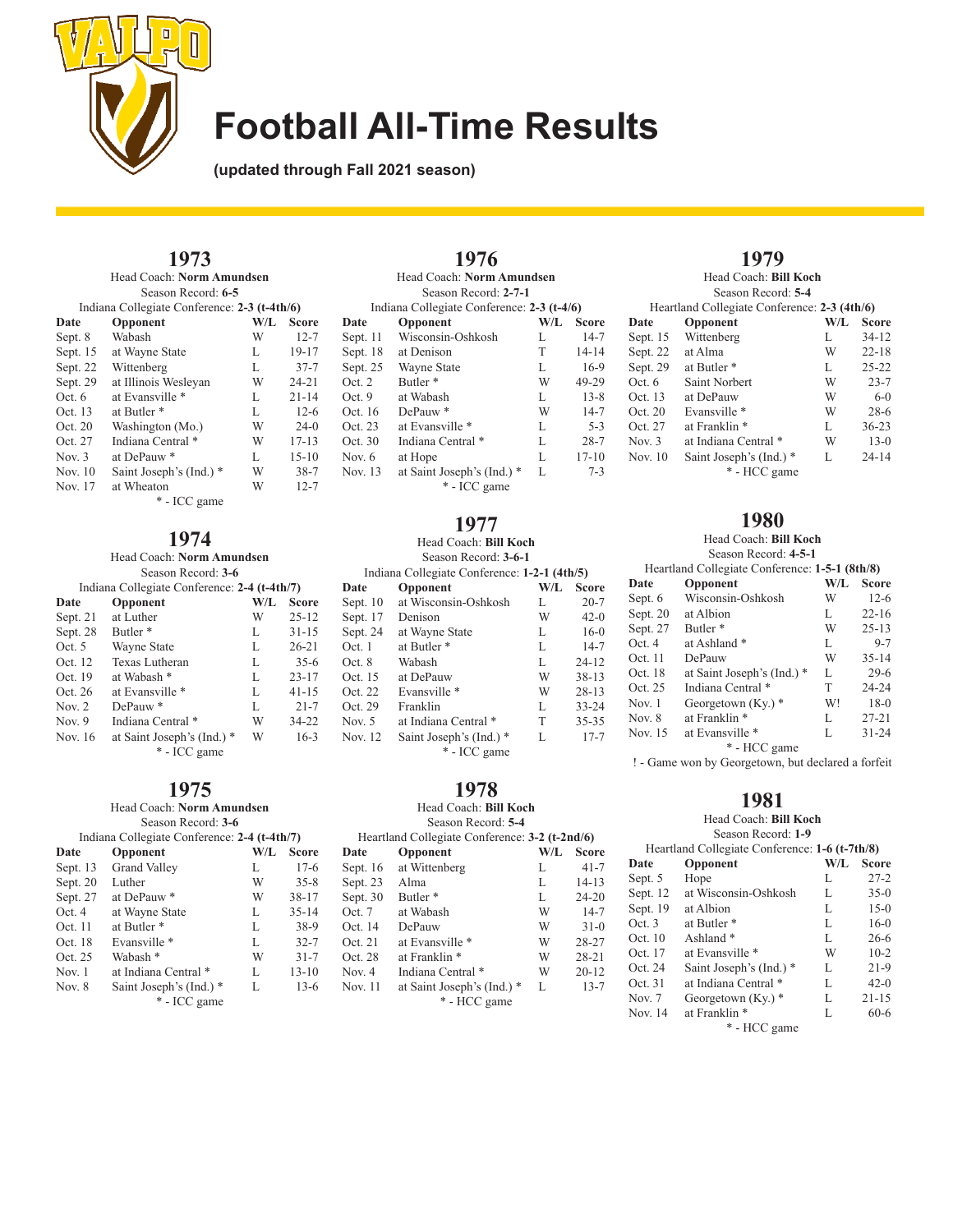

**(updated through Fall 2021 season)**

# **1982**

Head Coach: **Bill Koch** Season Record: **3-7**

| Heartland Collegiate Conference: 1-6 (t-7th/8) |                            |     |              |  |
|------------------------------------------------|----------------------------|-----|--------------|--|
| Date                                           | Opponent                   | W/L | <b>Score</b> |  |
| Sept. 4                                        | at Alma                    | W   | $13-0$       |  |
| Sept. 18                                       | at Wisconsin-Eau Claire    | W   | $31 - 21$    |  |
| Sept. 25                                       | Hillsdale                  | L   | $28-0$       |  |
| Oct.2                                          | Butler <sup>*</sup>        | L   | $27 - 3$     |  |
| Oct.9                                          | at Ashland <sup>*</sup>    | L   | $24 - 13$    |  |
| Oct. 16                                        | Evansville *               | W   | $21 - 17$    |  |
| Oct. 23                                        | at Saint Joseph's (Ind.) * | L   | $30-10$      |  |
| Oct. 30                                        | Indiana Central *          | L   | $47 - 7$     |  |
| Nov. 6                                         | Georgetown $(Ky)$ *        | L   | $23 - 21$    |  |
| Nov. 13                                        | at Franklin *              | L   | $55 - 20$    |  |
| * - HCC game                                   |                            |     |              |  |

# **1983**

Head Coach: **Bill Koch** Season Record: **4-6**

| Heartland Collegiate Conference: 2-4 (t-4th/7) |                         |     |              |
|------------------------------------------------|-------------------------|-----|--------------|
| Date                                           | Opponent                | W/L | <b>Score</b> |
| Sept. 3                                        | Alma                    | W   | $31 - 7$     |
| Sept. $10$                                     | at Hillsdale            | L   | $45 - 11$    |
| Sept. 17                                       | Wisconsin-Eau Claire    | L   | $34 - 25$    |
| Oct.1                                          | at Butler <sup>*</sup>  | L   | $41 - 35$    |
| Oct.8                                          | Ashland $*$             | W   | $17 - 7$     |
| Oct. 15                                        | at Evansville *         | L   | $37 - 13$    |
| Oct. 22                                        | Saint Joseph's (Ind.) * | W   | $21 - 10$    |
| Oct. 29                                        | at Indiana Central *    | L   | $47 - 20$    |
| Nov. $5$                                       | at Georgetown (Ky.)     | W   | $24 - 8$     |
| Nov. 12                                        | Franklin <sup>*</sup>   | L   | $24 - 21$    |
| * - HCC game                                   |                         |     |              |

## **1984**

#### Head Coach: **Bill Koch** Season Record: **6-4**

| Heartland Collegiate Conference: 2-4 (5th/7) |                            |     |              |
|----------------------------------------------|----------------------------|-----|--------------|
| Date                                         | Opponent                   | W/L | <b>Score</b> |
| Sept. 8                                      | at Wisconsin-Plateville    | W   | $20 - 13$    |
| Sept. 15                                     | at Alma                    | W   | $26 - 24$    |
| Sept. 22                                     | Taylor                     | W   | $51 - 20$    |
| Sept. 29                                     | at Franklin <sup>*</sup>   | L   | $42 - 24$    |
| Oct. $6$                                     | Evansville *               | L   | $17 - 10$    |
| Oct. 13                                      | Indiana Central *          | W   | $20 - 17$    |
| Oct. 20                                      | Wisconsin-Oshkosh          | W   | $20 - 7$     |
| Oct. 27                                      | at Saint Joseph's (Ind.) * | W   | $31-0$       |
| Nov. $3$                                     | at Butler <sup>*</sup>     | L   | 28-27        |
| Nov. 10                                      | Ashland <sup>*</sup>       | L   | $34 - 8$     |
|                                              |                            |     |              |

\* - HCC game

|          | 1985                                           |     |              |
|----------|------------------------------------------------|-----|--------------|
|          | Head Coach: Bill Koch                          |     |              |
|          | Season Record: 6-4                             |     |              |
|          | Heartland Collegiate Conference: 2-4 (t-4th/7) |     |              |
| Date     | Opponent                                       | W/L | <b>Score</b> |
| Sept. 7  | Wisconsin-Platteville                          | W   | $28 - 24$    |
| Sept. 14 | Alma                                           | W   | 55-48        |
| Sept. 21 | at Taylor                                      | W   | 58-13        |
| Sept. 28 | Franklin <sup>*</sup>                          | W   | $20 - 14$    |
| Oct. $5$ | at Evansville *                                | W   | $41 - 35$    |
| Oct. 12  | at Indiana Central *                           | L   | $27 - 7$     |
| Oct. 19  | Wisconsin-Whitewater                           | W   | $41 - 28$    |
| Oct. 26  | Saint Joseph's (Ind.) *                        | L   | $28 - 21$    |
| Nov. 2   | Butler <sup>*</sup>                            | L   | $26 - 15$    |
| Nov. 9   | at Ashland *                                   | L   | $15-0$       |
|          |                                                |     |              |

\* - HCC game

# **1986**

#### Head Coach: **Bill Koch** Season Record: **3-7**

| Season Record: 3-7                             |                            |     |              |  |
|------------------------------------------------|----------------------------|-----|--------------|--|
| Heartland Collegiate Conference: 3-3 (t-3rd/7) |                            |     |              |  |
| Date                                           | Opponent                   | W/L | <b>Score</b> |  |
| Sept. 6                                        | Findlay                    | L   | $35-6$       |  |
| Sept. 13                                       | at Wisconsin-Oshkosh       | L   | $16 - 15$    |  |
| Sept. 20                                       | Saint Ambrose              | L   | $28 - 7$     |  |
| Sept. 27                                       | at Franklin <sup>*</sup>   | W   | $41 - 14$    |  |
| Oct. 4                                         | Evansville *               | W   | $25 - 24$    |  |
| Oct. 11                                        | Indianapolis <sup>*</sup>  | L   | 58-12        |  |
| Oct. 18                                        | at Wisconsin-Whitewater    | L   | $24 - 7$     |  |
| Oct. 25                                        | at Saint Joseph's (Ind.) * | W   | $13 - 10$    |  |
| Nov. 1                                         | at Butler <sup>*</sup>     | L   | $28-6$       |  |
| Nov. 8                                         | Ashland <sup>*</sup>       | L   | $29 - 7$     |  |
|                                                |                            |     |              |  |

### \* - HCC game

## **1987**

### Head Coach: **Bill Koch**

|          | Season Record: 3-6                           |     |              |
|----------|----------------------------------------------|-----|--------------|
|          | Heartland Collegiate Conference: 2-3 (4th/6) |     |              |
| Date     | Opponent                                     | W/L | <b>Score</b> |
| Sept. 12 | Wisconsin-Oshkosh                            | L   | $3-0$        |
| Sept. 19 | at Saint Ambrose                             | L   | $49-9$       |
| Sept. 26 | Saint Joseph's (Ind.) *                      | W   | $32 - 3$     |
| Oct.3    | Franklin                                     | L   | 56-35        |
| Oct. 10  | at Evansville *                              | W   | $28 - 14$    |
| Oct. 17  | at Indianapolis <sup>*</sup>                 | L   | $27-0$       |
| Oct. 24  | at Ferris State                              | W   | $21 - 18$    |
| Nov. 7   | Butler <sup>*</sup>                          | L   | 29-22        |
| Nov. 14  | at Ashland *                                 | L   | $56 - 15$    |
|          | * - HCC game                                 |     |              |

## **1988**

| Head Coach: Bill Koch |
|-----------------------|
| Season Record: 0-9-1  |

| Heartland Collegiate Conference: 0-4 (5th/5) |                                            |     |              |
|----------------------------------------------|--------------------------------------------|-----|--------------|
| Date                                         | Opponent                                   | W/L | <b>Score</b> |
| Sept. $10$                                   | at Wisconsin-Oshkosh                       | Т   | $0-0$        |
| Sept. 17                                     | Wayne State                                | L   | $48 - 17$    |
| Sept. 24                                     | Wisconsin-Stevens Point                    | L   | 56-19        |
| Oct.1                                        | at Indianapolis *                          | L   | $56-0$       |
| Oct.8                                        | Franklin                                   | L   | $62-0$       |
| Oct. 15                                      | Butler <sup>*</sup>                        | L   | $56-0$       |
| Oct. 22                                      | at Ashland *                               | L   | $41 - 14$    |
| Oct. 29                                      | Evansville                                 | L   | $28 - 14$    |
| Nov. $5$                                     | at Dayton                                  | L   | $55-6$       |
| Nov. 12                                      | at Saint Joseph's (Ind.) *<br>* - HCC game | L   | $50-6$       |

### **1989**

Head Coach: **Tom Horne** Season Record: **0-10**

| Heartland Collegiate Conference: 0-4 (5th/5) |                           |     |              |
|----------------------------------------------|---------------------------|-----|--------------|
| Date                                         | Opponent                  | W/L | <b>Score</b> |
| Sept. 9                                      | Wisconsin-Oshkosh         | L   | $28 - 10$    |
| Sept. 16                                     | at Wayne State            | L   | $28 - 20$    |
| Sept. 23                                     | at Wisconsin-Stevens Pt.  | L   | $49 - 15$    |
| Sept. 30                                     | Indianapolis <sup>*</sup> | L   | $38 - 14$    |
| Oct. 7                                       | at Franklin               | L   | $38 - 7$     |
| Oct. 14                                      | at Butler <sup>*</sup>    | L   | $31-0$       |
| Oct. 21                                      | Ashland $*$               | L   | $24-0$       |
| Oct. 28                                      | at Grand Valley           | L   | $91-0$       |
| Nov. $4$                                     | Dayton                    | L   | $55-6$       |
| Nov. 11                                      | Saint Joseph's (Ind.) *   | L   | 49-28        |
|                                              | * - HCC game              |     |              |

## **1990**

|          | Head Coach: Tom Horne              |     |           |
|----------|------------------------------------|-----|-----------|
|          | Season Record: 1-9                 |     |           |
|          | Midwest Intercollegiate            |     |           |
|          | Football Conference: 1-9 (10th/11) |     |           |
| Date     | Opponent                           | W/L | Score     |
| Sept. 1  | Ashland <sup>*</sup>               | L   | $45-0$    |
| Sept. 8  | at Hillsdale *                     | L   | $35 - 7$  |
| Sept. 15 | Wayne State *                      | L   | $22 - 20$ |
| Sept. 22 | at Northern Michigan *             | L   | $38-6$    |
| Sept. 29 | at Saint Joseph's (Ind.) *         | W   | $16 - 14$ |
| Oct. 6   | Ferris State *                     | L   | $38 - 13$ |
| Oct. 13  | at Butler <sup>*</sup>             | L   | $37-0$    |
| Oct. 20  | Indianapolis <sup>*</sup>          | L   | $40 - 21$ |
| Oct. 27  | at Saginaw Valley *                | L   | $46 - 14$ |
| Nov. 10  | Grand Valley *                     | L   | $55-0$    |
|          | $+$ $\sqrt{11}$ $\sqrt{11}$        |     |           |

\* - MIFC game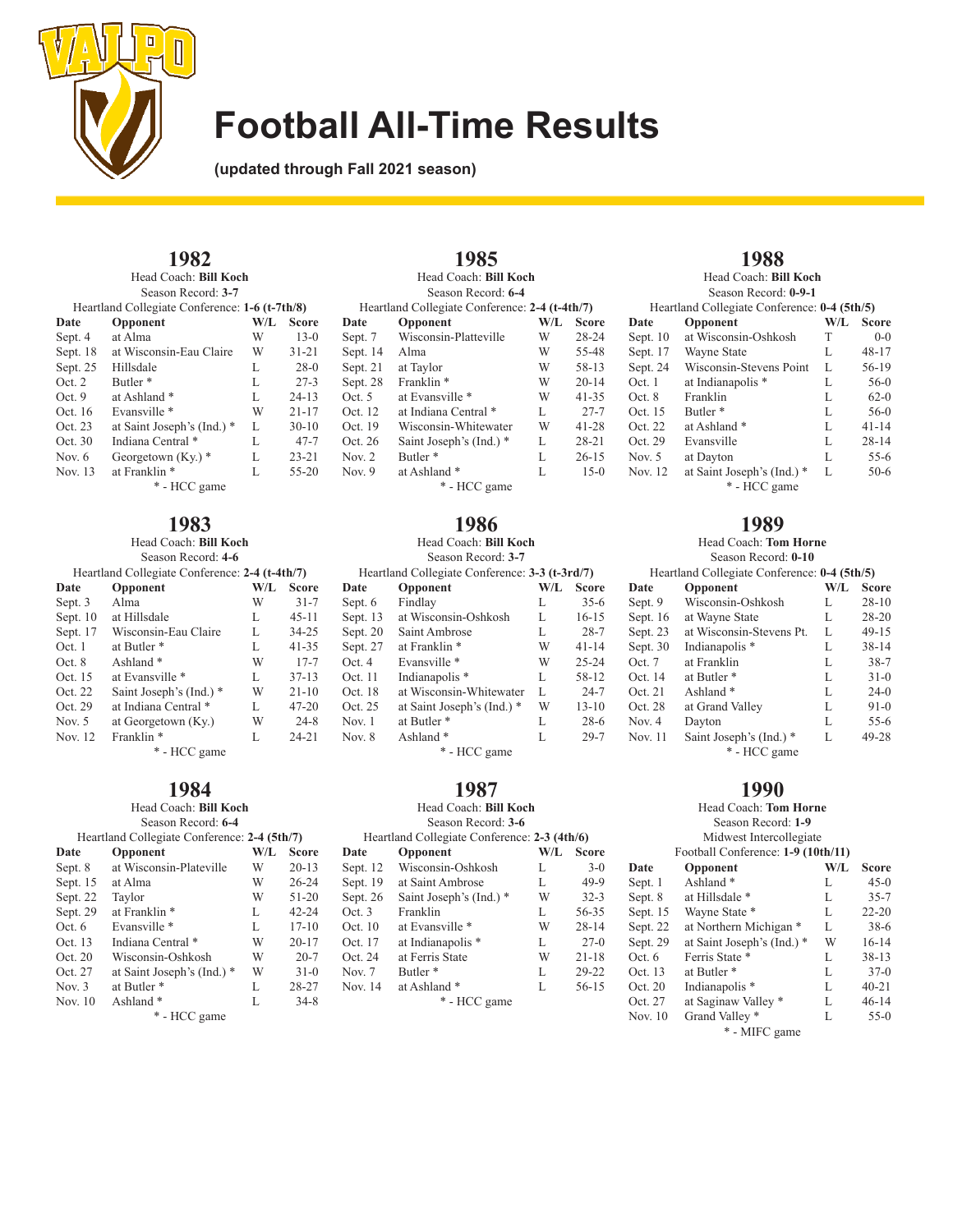

**(updated through Fall 2021 season)**

### **1991**

| Head Coach: Tom Horne<br>Season Record: 1-8-1<br>Midwest Intercollegiate |                                                  |     |           |  |
|--------------------------------------------------------------------------|--------------------------------------------------|-----|-----------|--|
| Date                                                                     | Football Conference: 1-8-1 (10th/11)<br>Opponent | W/L | Score     |  |
| Sept. 7                                                                  | at Ashland*                                      | L   | $30 - 7$  |  |
| Sept. 14                                                                 | Hillsdale *                                      | L   | 49-27     |  |
| Sept. 21                                                                 | at Wayne State *                                 | L   | $21-9$    |  |
| Sept. 28                                                                 | Northern Michigan *                              | T   | $17 - 17$ |  |
| Oct. 5                                                                   | Saint Joseph's (Ind.) *                          | L   | $13 - 10$ |  |
| Oct. 12                                                                  | at Ferris State *                                | L   | $28-9$    |  |
| Oct. 19                                                                  | Butler <sup>*</sup>                              | L   | $22 - 2$  |  |
| Oct. 26                                                                  | at Indianapolis <sup>*</sup>                     | W   | $6 - 3$   |  |
| Nov. $2$                                                                 | Saginaw Valley *                                 | L   | 54-14     |  |
| Nov. 16                                                                  | at Grand Valley *                                | L   | $36 - 3$  |  |
| * - MIFC game                                                            |                                                  |     |           |  |

## **1992**

| Head Coach: Tom Horne |                                     |     |           |  |
|-----------------------|-------------------------------------|-----|-----------|--|
| Season Record: 3-8    |                                     |     |           |  |
|                       | Midwest Intercollegiate             |     |           |  |
|                       | Football Conference: 3-7 (t-7th/11) |     |           |  |
| Date                  | Opponent                            | W/L | Score     |  |
| Sept. 5               | Ashland <sup>*</sup>                | L   | $34 - 7$  |  |
| Sept. 12              | at Hillsdale *                      | L   | $45 - 7$  |  |
| Sept. 19              | Wayne State *                       | W   | $23 - 10$ |  |
| Sept. 26              | at Northern Michigan *              | L   | $35 - 3$  |  |
| Oct. 3                | at Saint Joseph's (Ind.) *          | W   | $16-14$   |  |
| Oct. 10               | Ferris State *                      | L   | $33 - 3$  |  |
| Oct. 17               | at Butler *                         | L   | $42 - 13$ |  |
| Oct. 24               | Indianapolis <sup>*</sup>           | W   | $20 - 14$ |  |
| Oct. 31               | at Saginaw Valley *                 | L   | $34-3$    |  |
| Nov. 7                | vs. Michigan Tech!                  | L   | $38 - 21$ |  |
| Nov. 14               | Grand Valley *                      | L   | $45 - 14$ |  |
|                       | * - MIFC game                       |     |           |  |

! - at Marquette, Mich.

|          | 1993<br>Head Coach: Tom Horne          |         |           |
|----------|----------------------------------------|---------|-----------|
|          | Season Record: 5-5                     |         |           |
|          | Pioneer Football League: 1-4 (t-5th/6) |         |           |
| Date     | Opponent                               | $W/I$ . | Score     |
| Sept. 4  | at Saint Ambrose                       | W       | $37 - 30$ |
| Sept. 11 | Saint Xavier                           | W       | $43-9$    |
| Sept. 18 | at Millikin                            | W       | $36 - 25$ |
| Oct. 2   | San Diego*                             | W       | $35 - 25$ |
| Oct. $9$ | at Butler <sup>*</sup>                 | L       | $10-0$    |
| Oct. 16  | Drake <sup>*</sup>                     | L       | $31 - 12$ |
| Oct. 23  | Evansville *                           | L       | 34-28     |
| Oct. 30  | at Dayton *                            | L       | $38 - 10$ |
| Nov. 6   | Michigan Tech                          | W       | $25 - 20$ |
| Nov. 13  | at Northern Arizona                    | L       | $55 - 13$ |
|          | * - PFL game                           |         |           |

|          | 1994                                   |     |              |
|----------|----------------------------------------|-----|--------------|
|          | Head Coach: Tom Horne                  |     |              |
|          | Season Record: 7-3                     |     |              |
|          | Pioneer Football League: 2-3 (t-4th/6) |     |              |
| Date     | Opponent                               | W/L | <b>Score</b> |
| Sept. 3  | Saint Ambrose                          | W   | $34 - 12$    |
| Sept. 17 | Millikin                               | W   | $9-6$        |
| Sept. 24 | Kalamazoo                              | W   | $45 - 10$    |
| Oct. 1   | at San Diego *                         | L   | $33 - 27$    |
| Oct. 8   | Butler <sup>*</sup>                    | W   | $20 - 14$    |
| Oct. 15  | at Drake *                             | L   | $23 - 3$     |
| Oct. 22  | at Evansville *                        | W   | $34 - 21$    |
| Oct. 29  | Dayton <sup>*</sup>                    | L   | $30 - 13$    |
| Nov. 5   | Aurora                                 | W   | $28 - 10$    |
| Nov. 12  | at Kentucky Wesleyan                   | W   | $30 - 23$    |
|          | * - PFL game                           |     |              |

**1995**

#### Head Coach: **Tom Horne** Season Record: **5-5**

| Pioneer Football League: 1-4 (t-4th/6) |                        |     |              |
|----------------------------------------|------------------------|-----|--------------|
| Date                                   | Opponent               | W/L | <b>Score</b> |
| Sept. 9                                | at Saint Xavier        | W   | $41 - 30$    |
| Sept. 16                               | Wisconsin-Whitewater   | L   | $47-0$       |
| Sept. 23                               | at Kalamazoo           | W   | 47-39        |
| Sept. 30                               | San Diego*             | L   | $35 - 18$    |
| Oct. 7                                 | at Butler <sup>*</sup> | W   | 44-42        |
| Oct. 14                                | Drake <sup>*</sup>     | L   | $28 - 21$    |
| Oct. 21                                | Evansville *           | L   | $7-6$        |
| Oct. 28                                | at Dayton *            | L   | $44 - 14$    |
| Nov. 4                                 | at Aurora              | W   | $20 - 15$    |
| Nov. 11                                | Kentucky Wesleyan      | W   | $36 - 27$    |
|                                        | * - PFL game           |     |              |

### **1996**

#### Head Coach: **Tom Horne**

Season Record: **4-6**

| Pioneer Football League: 1-4 (t-5th/6) |                     |     |              |  |
|----------------------------------------|---------------------|-----|--------------|--|
| Date                                   | Opponent            | W/L | <b>Score</b> |  |
| Sept. 7                                | at Hope             | W   | $23 - 22$    |  |
| Sept. 14                               | Alma                | W   | $66 - 21$    |  |
| Sept. 21                               | Morehead State      | L   | $24-0$       |  |
| Sept. 28                               | at San Diego *      | L   | $10-7$       |  |
| Oct. 12                                | Butler <sup>*</sup> | W   | 50-29        |  |
| Oct. 19                                | at Drake *          | L   | $27 - 12$    |  |
| Oct. 26                                | at Evansville *     | L   | $41 - 35$    |  |
| Nov. 2                                 | Dayton <sup>*</sup> | L   | $37 - 35$    |  |
| Nov. 9                                 | Aurora              | W   | $24 - 19$    |  |
| Nov. 16                                | at Bethune-Cookman  | L   | $28 - 23$    |  |
|                                        | * - PFL game        |     |              |  |
|                                        |                     |     |              |  |

### **1997** Head Coach: **Tom Horne**

|          | Season Record: 3-7                     |     |              |
|----------|----------------------------------------|-----|--------------|
|          | Pioneer Football League: 2-3 (t-3rd/6) |     |              |
| Date     | Opponent                               | W/L | <b>Score</b> |
| Sept. 6  | Hope                                   |     | W (2ot)35-34 |
| Sept. 13 | at Alma                                | L   | $45 - 28$    |
| Sept. 20 | at Morehead State                      | L   | 56-24        |
| Sept. 27 | Drake <sup>*</sup>                     | L   | $27 - 7$     |
| Oct.3    | vs. Yale!                              | L   | $34 - 14$    |
| Oct. 11  | Evansville *                           | W   | $12 - 10$    |
| Oct. 18  | at Butler <sup>*</sup>                 | W   | $19 - 17$    |
| Oct. 25  | at Dayton *                            | L   | $34 - 13$    |
| Nov. 1   | San Diego*                             | L   | $52 - 35$    |
| Nov. $8$ | at Aurora                              | L   | $33 - 7$     |
|          | * - PFL game                           |     |              |

! - at Soldier Field; Chicago, Ill.

### **1998**

Head Coach: **Tom Horne** Season Record: **5-6**

| Pioneer Football League: 2-2 (3rd/5) |                          |         |              |  |
|--------------------------------------|--------------------------|---------|--------------|--|
| Date                                 | Opponent                 | $W/I$ . | <b>Score</b> |  |
| Sept. 5                              | Tri-State                | L       | $20 - 17$    |  |
| Sept. 12                             | at South Florida         | L       | $51-0$       |  |
| Sept. 19                             | Morehead State           | L       | 29-19        |  |
| Oct.3                                | at Drake *               | L       | $33 - 18$    |  |
| Oct. 10                              | at Robert Morris (Pa.)   | W       | $19 - 17$    |  |
| Oct. 17                              | Butler <sup>*</sup>      | W       | $17 - 10$    |  |
| Oct. 24                              | Dayton <sup>*</sup>      | L       | $23 - 16$    |  |
| Oct. 31                              | at San Diego *           | W       | $31 - 7$     |  |
| Nov. $7$                             | at Saint Joseph's (Ind.) | L       | $32 - 15$    |  |
| Nov. 14                              | Aurora                   | W       | $42-0$       |  |
| Nov. 21                              | <b>Austin Peay</b>       | W       | $39-0$       |  |
|                                      | * - PFL game             |         |              |  |

### **1999**

#### Head Coach: **Tom Horne** Season Record: **9-2** Pioneer Football League: **3-1 (2nd/5) Date Opponent W/L Score**<br>Sept. 4 Saint Francis (Ind.) W 35-6 Sept. 4 Saint Francis (Ind.) W 35-6<br>Sept. 18 Robert Morris (Pa.) W 17-13 Robert Morris (Pa.) Sept. 25 at Yale L 48-2<br>Oct. 2 Drake \* W 27-17 Oct. 2 Drake \* W 27-17<br>Oct. 9 at Butler \* W 38-20 at Butler \* Oct. 16 at Morehead State W 31-21<br>Oct. 23 San Diego \* W 14-7 San Diego \* Oct. 30 at Dayton \* L 34-10<br>Nov. 6 Saint Joseph's (Ind.) W 33-10 Nov. 6 Saint Joseph's (Ind.) W Nov. 13 at Aurora W 31-0

Nov. 20 at Austin Peay W 52-23 \* - PFL game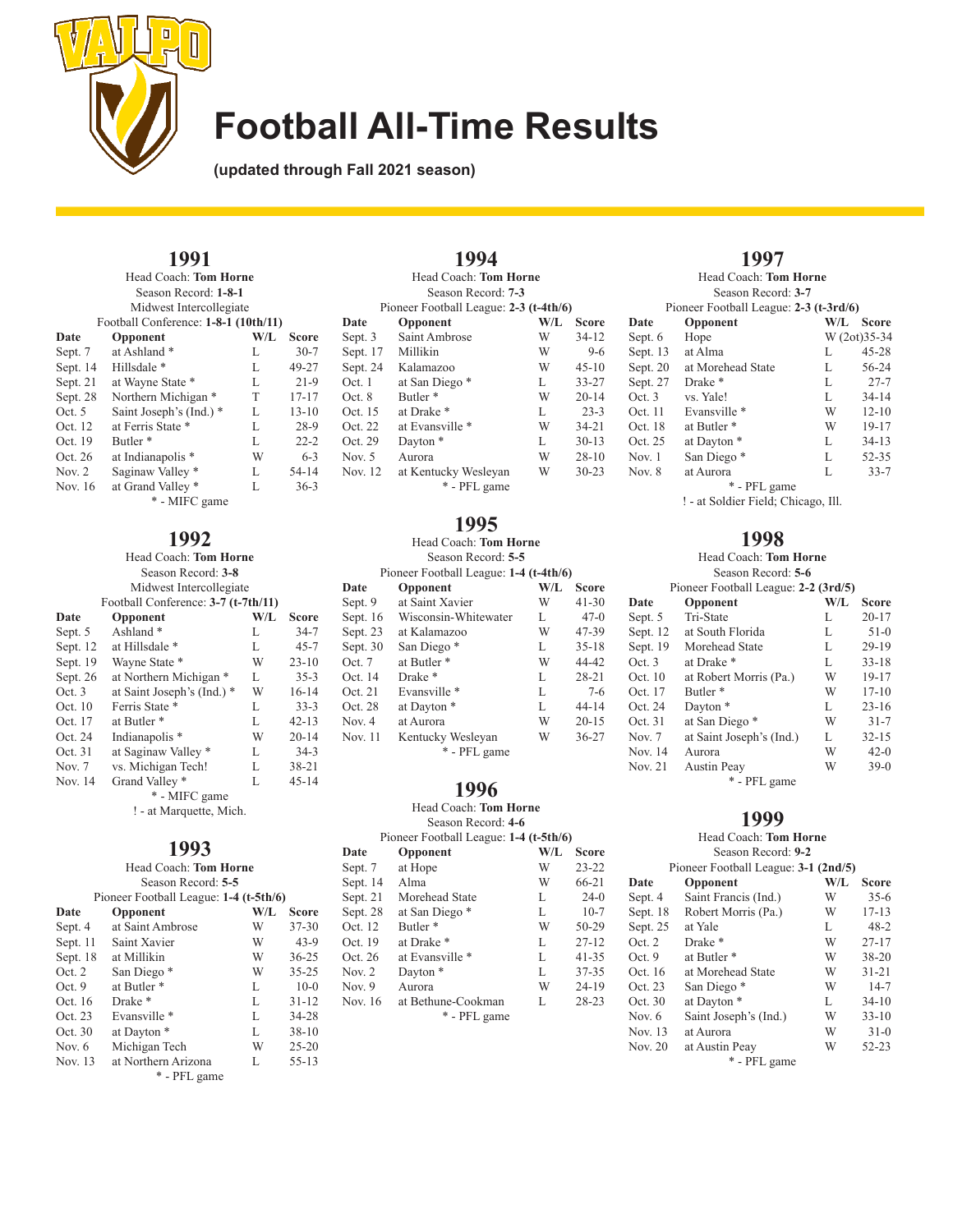

**(updated through Fall 2021 season)**

### **2000**

Head Coach: **Tom Horne** Season Record: **7-4** Pioneer Football League: **3-1 (t-1st/5)**

| <b>PFL Champions</b> |                          |     |           |
|----------------------|--------------------------|-----|-----------|
| Date                 | Opponent                 | W/L | Score     |
| Sept. 2              | at Tri-State             | W   | $32 - 12$ |
| Sept. 9              | at Hope                  | W   | $20 - 7$  |
| Sept. $16$           | at Saint Francis (Ind.)  | L   | $34 - 30$ |
| Sept. 23             | <b>Austin Peay</b>       | W   | $35 - 28$ |
| Sept. 30             | Morehead State           | L   | $28 - 24$ |
| Oct.7                | at Drake *               | L   | $54 - 7$  |
| Oct. 14              | Butler <sup>*</sup>      | W   | $33 - 7$  |
| Oct. 21              | at Saint Joseph's (Ind.) | L   | $34 - 23$ |
| Oct. 28              | at San Diego *           | W   | $32 - 10$ |
| Nov. $4$             | Dayton <sup>*</sup>      | W   | $16 - 15$ |
| <b>Nov. 11</b>       | Aurora                   | W   | $23 - 10$ |
|                      | * - PFL game             |     |           |

# **2001**

Head Coach: **Tom Horne** Season Record: **3-8**

Pioneer Football League: **1-3 (t-4th/5North)**

| Date     | Opponent               | W/L | <b>Score</b> |
|----------|------------------------|-----|--------------|
| Sept. 1  | at Davidson            | L   | $24 - 7$     |
| Sept. 8  | Hope                   | W   | $21 - 14$    |
| Sept. 15 | Wisconsin-Eau Claire   | L   | $31-9$       |
| Sept. 22 | at Austin Peay         | L   | $37 - 13$    |
| Sept. 29 | at Morehead State      | L   | $24 - 10$    |
| Oct. $6$ | at Butler <sup>*</sup> | L   | $38 - 21$    |
| Oct. 13  | Drake <sup>*</sup>     | W   | $17 - 7$     |
| Oct. 20  | Saint Joseph's (Ind.)  | W   | $24 - 7$     |
| Oct. 27  | San Diego*             | L   | $20 - 17$    |
| Nov. $3$ | at Dayton *            | L   | $49-3$       |
| Nov. 10  | at Aurora              | L   | $31 - 7$     |

\* - PFL North game

### **2002**

#### Head Coach: **Tom Horne** Season Record: **1-10** Pioneer Football League: **0-4 (5th/5 North)**

| Date     | Opponent                 | W/L | Score     |
|----------|--------------------------|-----|-----------|
| Sept. 7  | Morehead State           | L   | $27 - 17$ |
| Sept. 14 | Campbellsville           | L   | 57-28     |
| Sept. 21 | at Tennessee Tech        | L   | $62 - 10$ |
| Sept. 28 | at Saint Joseph's (Ind.) | L   | 54-43     |
| Oct. 5   | at Drake *               | L   | $52 - 35$ |
| Oct. 12  | Dayton <sup>*</sup>      | L   | $52-3$    |
| Oct. 19  | Davidson                 | L   | 49-32     |
| Oct. 26  | at San Diego *           | L   | 59-27     |
| Nov. $2$ | Butler <sup>*</sup>      | L   | 52-22     |
| Nov. $9$ | Lindenwood               | W   | $27 - 6$  |
| Nov. 16  | <b>Austin Peay</b>       | L   | $28 - 24$ |
|          | * - PFL North game       |     |           |

|                | 2003<br>Head Coach: Tom Horne<br>Season Record: 8-4 |     |                      |
|----------------|-----------------------------------------------------|-----|----------------------|
|                | Pioneer Football League: 3-1 (t-1st/5 North)        |     |                      |
|                | <b>PFL Champions</b>                                |     |                      |
| Date           | Opponent                                            | W/L | <b>Score</b>         |
| Aug. 30        | at Murray State                                     | L   | $34-0$               |
| Sept. 6        | Wisconsin Lutheran                                  | W   | $33 - 13$            |
| Sept. 13       | at Austin Peay                                      | W   | $38 - 14$            |
| Sept. 20       | Saint Francis (Pa.)                                 | W   | $38-6$               |
| Sept. 27       | at Jacksonville                                     | L   | $34 - 27$            |
| Oct. 4         | Morehead State                                      | L   | $32 - 26$            |
| Oct. 11        | at Dayton *                                         | W   | $33 - 28$            |
| Oct. 18        | San Diego*                                          | W   | $41 - 34$            |
| Oct. 25        | Drake <sup>*</sup>                                  |     | $W(\text{ot})$ 51-45 |
| Nov. 8         | at Butler <sup>*</sup>                              | L   | $25 - 21$            |
| Nov. 15        | at Aurora                                           | W   | $44 - 26$            |
| <b>Nov. 22</b> | Morehead State!                                     | W   | 54-42                |
|                | * - PFL North game                                  |     |                      |

! - PFL Championship; Valparaiso, Ind.

### **2004**

#### Head Coach: **Tom Horne** Season Record: **5-6**

|          | эеахон кесоги: э-о                         |     |              |
|----------|--------------------------------------------|-----|--------------|
|          | Pioneer Football League: 1-3 (4th/5 North) |     |              |
| Date     | Opponent                                   | W/L | <b>Score</b> |
| Aug. 28  | at North Dakota State                      | L   | $52-0$       |
| Sept. 4  | Wisconsin Lutheran                         | W   | $41-0$       |
| Sept. 11 | <b>Austin Peay</b>                         | W   | $24 - 14$    |
| Sept. 18 | at Saint Francis (Pa.)                     | L   | $17 - 13$    |
| Sept. 25 | Jacksonville                               | W   | 54-38        |
| Oct. 2   | at Morehead State                          | L   | 29-23        |
| Oct. 9   | Dayton <sup>*</sup>                        | L   | $38 - 7$     |
| Oct. 16  | at San Diego *                             | L   | $49-14$      |
| Oct. 23  | at Drake *                                 | L   | $37 - 10$    |
| Nov. 6   | Butler <sup>*</sup>                        | W   | $31 - 26$    |
| Nov. 13  | Aurora                                     | W   | $33-0$       |
|          | * - PFL North game                         |     |              |

### **2005**

|            | Head Coach: Stacy Adams                    |     |              |
|------------|--------------------------------------------|-----|--------------|
|            | Season Record: 3-8                         |     |              |
|            | Pioneer Football League: 1-3 (4th/5 North) |     |              |
| Date       | Opponent                                   | W/L | <b>Score</b> |
| Sept. 3    | at Wisconsin Lutheran                      | W   | $17-3$       |
| Sept. $10$ | at South Dakota State                      | L   | 69-6         |
| Sept. 17   | Morehead State                             | L   | $48 - 7$     |
| Sept. 24   | Davidson                                   | L   | $48 - 17$    |
| Oct. 1     | at Austin Peay                             | L   | $30 - 20$    |
| Oct. 8     | Saint Joseph's (Ind.)                      | L   | $34 - 21$    |
| Oct. 15    | at Butler <sup>*</sup>                     | W   | $34 - 21$    |
| Oct. 22    | at Dayton *                                | L   | $52 - 7$     |
| Oct. 29    | San Diego*                                 | L   | $63 - 21$    |
| Nov. $5$   | Drake <sup>*</sup>                         | L   | 49-24        |
| Nov. 12    | at Aurora                                  | W   | $13 - 7$     |

\* - PFL North game

## **2006**

|            | Head Coach: Stacy Adams                |     |              |
|------------|----------------------------------------|-----|--------------|
|            | Season Record: 3-8                     |     |              |
|            | Pioneer Football League: 1-6 (t-7th/8) |     |              |
| Date       | Opponent                               | W/I | <b>Score</b> |
| Sept. 2    | at Wisconsin Lutheran                  | W   | $54-0$       |
| Sept. 9    | <b>Trinity International</b>           | L   | $39 - 20$    |
| Sept. $16$ | at Morehead State *                    | W   | $42 - 35$    |
| Sept. 23   | Drake <sup>*</sup>                     | L   | $21 - 7$     |
| Sept. 30   | Jacksonville *                         | L   | $34 - 17$    |
| Oct.7      | at Saint Joseph's (Ind.)               | L   | $43 - 14$    |
| Oct. 14    | at San Diego *                         | L   | $68 - 7$     |
| Oct. 21    | at Butler <sup>*</sup>                 | L   | $32 - 10$    |
| Oct. 28    | Davidson <sup>*</sup>                  | L   | $48 - 14$    |
| Nov. 4     | at Dayton *                            | L   | $51 - 7$     |
| Nov. 11    | Aurora                                 | W   | $20 - 7$     |
|            | * - PFL game                           |     |              |

### **2007**

### Head Coach: **Stacy Adams**

|          | Tread Couch, biaty Adams               |     |              |
|----------|----------------------------------------|-----|--------------|
|          | Season Record: 5-6                     |     |              |
|          | Pioneer Football League: 2-5 (t-6th/8) |     |              |
| Date     | Opponent                               | W/L | <b>Score</b> |
| Sept. 1  | Saint Francis (Ill.)                   | W   | $28 - 21$    |
| Sept. 8  | at Trinity International               | L   | $17 - 13$    |
| Sept. 15 | at Kalamazoo                           | W   | 38-24        |
| Sept. 22 | at Marian (Ind.)                       | W   | $21 - 13$    |
| Sept. 29 | at Drake *                             | L   | $48 - 20$    |
| Oct.6    | San Diego*                             | L   | $41 - 27$    |
| Oct. 13  | Butler <sup>*</sup>                    | W   | 42-37        |
| Oct. 20  | Dayton <sup>*</sup>                    | L   | $33 - 7$     |
| Oct. 27  | Morehead State *                       | L   | $16 - 14$    |
| Nov. $3$ | at Jacksonville *                      | W   | 29-27        |
| Nov. 10  | at Davidson *                          | L   | $44-6$       |

\* - PFL Game

### **2008**

### Head Coach: **Stacy Adams** Season Record: **3-8**

|          | Pioneer Football League: 2-6 (8th/9) |              |           |
|----------|--------------------------------------|--------------|-----------|
| Date     | Opponent                             | W/L          | Score     |
| Sept. 4  | at Saint Francis (Ill.)              | L            | $21-0$    |
| Sept. 13 | Concordia (Wis.)                     | W            | $34-10$   |
| Sept. 20 | Marian (Ind.)                        | L            | $13 - 10$ |
| Oct.4    | at San Diego *                       | L            | $42 - 14$ |
| Oct. 11  | Davidson <sup>*</sup>                | W (ot) 35-29 |           |
| Oct. 18  | Butler <sup>*</sup>                  | L            | 48-21     |
| Oct. 25  | at Dayton *                          | L            | $43 - 7$  |
| Nov. $1$ | at Morehead State *                  | L            | $44 - 10$ |
| Nov. $8$ | Jacksonville *                       | L            | $40 - 24$ |
| Nov. 15  | at Campbell *                        | W            | $47 - 14$ |
| Nov. 22  | Drake <sup>*</sup>                   | L            | $32-0$    |
|          | * - PFL Game                         |              |           |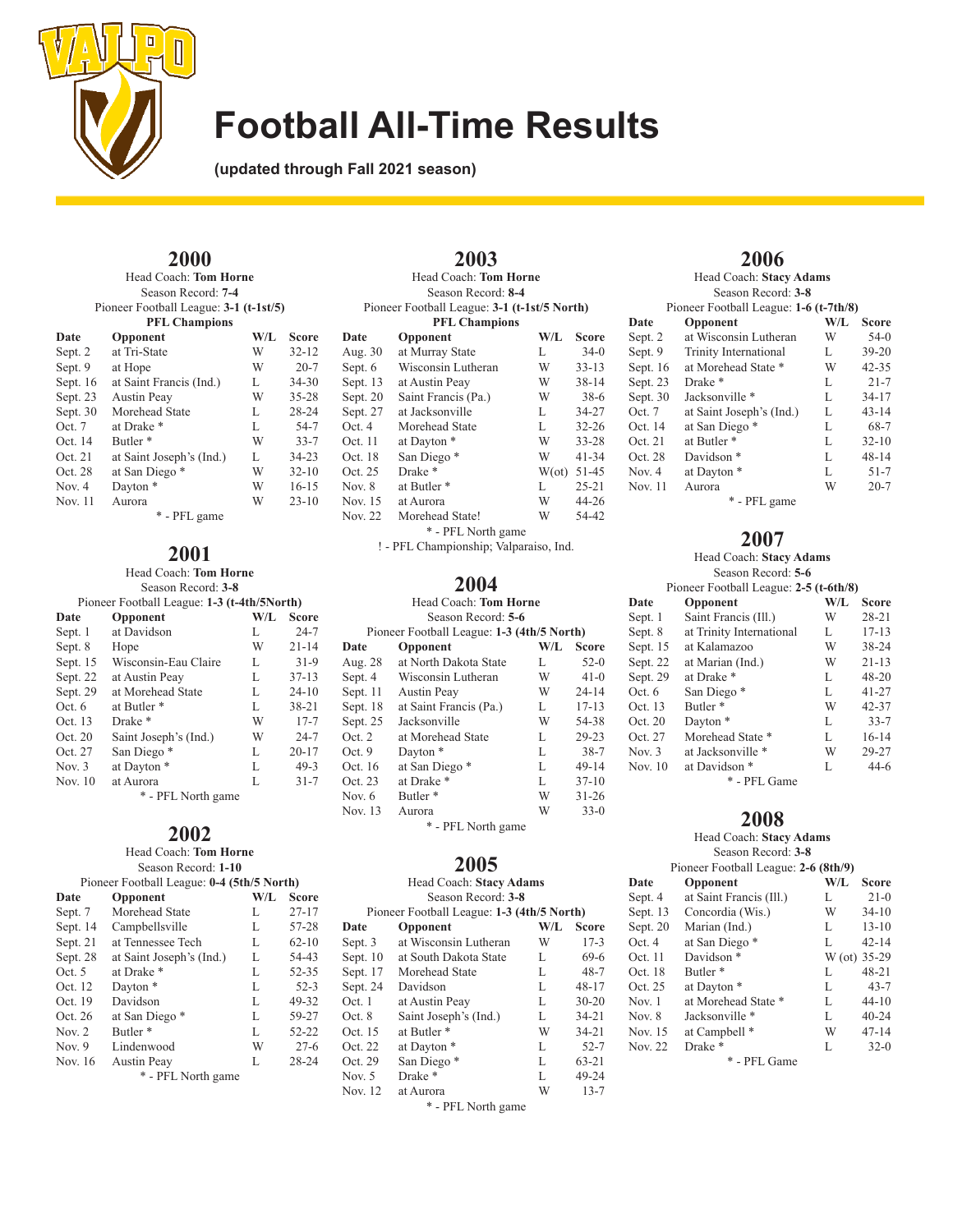

**2012** Head Coach: **Dale Carlson** Season Record: **1-10** Pioneer Football League: **1-7 (9th/10) Date Opponent W/L Score**<br>Aug. 30 Saint Joseph's (Ind.) L 36-34 Aug. 30 Saint Joseph's (Ind.) L 36-34<br>Sept. 8 at Youngstown State L 59-0 Sept. 8 at Youngstown State L 59-0<br>Sept. 15 Duquesne L 45-17 Duquesne L Sept. 22 at San Diego \* L 51-14

Nov. 17 at Morehead State \* L

\* - PFL game

**2013** Head Coach: **Dale Carlson** Season Record: **1-10** Pioneer Football League: **1-7 (t-9th/12)**<br>Opponent W/L **Date Opponent W/L Score**<br>Aug. 29 at North Dakota **L** 69-10

Sept. 7 at Saint Joseph's (Ind.) L 34-31<br>Sept. 14 William Jewell L 36-34 Sept. 14 William Jewell L

Sept. 28 Campbell \* W(ot) 49-42<br>Oct. 5 at Marist \* L 37-0 Oct. 5 at Marist \* L 37-0<br>Oct. 12 at Mercer \* L 35-21

Oct. 19 Morehead State \* L 42-28<br>Oct. 26 at Drake \* L 23-10 at Drake \* L Nov. 2 San Diego \* L 58-14<br>Nov. 9 at Butler \* L 72-12 Nov. 9 at Butler \* L 72-12<br>Nov. 16 Dayton \*\$ L 45-20

at Mercer \*

Dayton \*\$

at North Dakota L<br>at Saint Joseph's (Ind.) L<br>34-31

**(updated through Fall 2021 season)**

### **2009**

| Head Coach: Stacy Adams |                                        |     |              |
|-------------------------|----------------------------------------|-----|--------------|
|                         | Season Record: 1-10                    |     |              |
|                         | Pioneer Football League: 0-8 (10th/10) |     |              |
| Date                    | Opponent                               | W/L | <b>Score</b> |
| Sept. 5                 | at Saint Joseph's (Ind.)               | L   | $31-6$       |
| Sept. 12                | at Concordia (Wis.)                    | W   | $20 - 17$    |
| Sept. 26                | Carthage                               | L   | 34-24        |
| Oct. 3                  | at Drake *                             | L   | $34 - 14$    |
| Oct. 10                 | San Diego*                             | L   | $48 - 7$     |
| Oct. 17                 | at Butler <sup>*</sup>                 | L   | $23 - 14$    |
| Oct. 24                 | Dayton <sup>*</sup>                    | L   | $38 - 7$     |
| Oct. 31                 | at Marist *                            | L   | $24-0$       |
| Nov. 7                  | at Jacksonville *                      | L   | $49 - 20$    |
| Nov. 14                 | Campbell <sup>*</sup>                  | L   | $17 - 3$     |
| Nov. 21                 | Morehead State *                       | L   | $29-6$       |
| * - PFL game            |                                        |     |              |

### **2010**

Head Coach: **Dale Carlson** Season Record: **0-11**

|          | Pioneer Football League: 0-8 (10th/10) |     |           |
|----------|----------------------------------------|-----|-----------|
| Date     | Opponent                               | W/L | Score     |
| Sept. 2  | at Western Illinois                    | L   | $45-0$    |
| Sept. 11 | at Franklin                            | L   | $42 - 7$  |
| Sept. 18 | Saint Joseph's (Ind.)                  | L   | $50 - 7$  |
| Sept. 25 | Drake <sup>*</sup>                     | L   | $21 - 19$ |
| Oct. 2   | at Dayton *                            | L   | $48 - 14$ |
| Oct.9    | Marist*                                | L   | $51 - 7$  |
| Oct. 16  | Jacksonville *                         | L   | $86 - 7$  |
| Oct. 23  | at San Diego *                         | L   | $30-10$   |
| Oct. 30  | Butler <sup>*</sup>                    | L   | $48-0$    |
| Nov. $6$ | at Campbell *                          | L   | 56-14     |
| Nov. 13  | at Morehead State *                    | L   | $37 - 15$ |
|          | * - PFL game                           |     |           |
|          |                                        |     |           |

### **2011**

| Season Record: 1-10    |         |                                                                    |
|------------------------|---------|--------------------------------------------------------------------|
|                        |         |                                                                    |
| Opponent               | $W/I$ . | Score                                                              |
| Franklin               | L       | 49-35                                                              |
| at Youngstown State    | L       | $77 - 13$                                                          |
| at Duquesne            | L       | $49 - 14$                                                          |
| Morehead State *       | L       | $38 - 14$                                                          |
| San Diego*             | L       | $55 - 14$                                                          |
| at Butler <sup>*</sup> | L       | $42 - 14$                                                          |
| at Drake *             | L       | $50-0$                                                             |
| Dayton <sup>*</sup>    | L       | $49 - 10$                                                          |
| at Marist *            | L       | $30 - 7$                                                           |
| Campbell <sup>*</sup>  | W       | $34 - 31$                                                          |
| at Davidson *          | L       | $30 - 22$                                                          |
| * - PFL game           |         |                                                                    |
|                        |         | Head Coach: Dale Carlson<br>Pioneer Football League: 1-7 (10th/10) |

## **2014**

\* - PFL game \$ - Mike Gravier served as acting head coach

#### Head Coach: **Dave Cecchini** Season Record: **4-8** Pioneer Football League: **2-6 (t-8th/11) Date Opponent W/L Score**<br>Aug. 28 at Western Illinois L 45-6 at Western Illinois L<br>Saint Joseph's (Ind.) L<br> $31-10$ Sept. 6 Saint Joseph's (Ind.) L 31-10<br>Sept. 20 at William Jewell W 39-30 Sept. 20 at William Jewell Sept. 27 at Campbell \* L 34-24<br>Oct. 4 Marist \* L 35-7 Oct. 4 Marist \* L 35-7<br>Oct. 11 Missouri Baptist W 55-7 Missouri Baptist Oct. 18 Drake \* L 17-9<br>Oct. 25 at Morehead State \* L 48-47 at Morehead State \* Nov. 1 at Dayton \* L 42-19 Nov. 8 Butler \* W 17-3<br>Nov. 15 at San Diego \* L 32-27 at San Diego \* Nov. 22 Davidson W 27-13 \* - PFL game

|          | Head Coach: Dave Cecchini               |     |              |
|----------|-----------------------------------------|-----|--------------|
|          | Season Record: 6-5                      |     |              |
|          | Pioneer Football League: 5-3 (t-3rd/11) |     |              |
| Date     | Opponent                                | W/I | <b>Score</b> |
| Sept. 2  | at Montana                              | L   | $45 - 23$    |
| Sept. 9  | Duquesne                                | L   | $45 - 40$    |
| Sept. 16 | at Trinity International                | W   | $44 - 10$    |
| Sept. 23 | at Drake*                               | L   | $38 - 13$    |
| Sept. 30 | Stetson*                                | W   | $27 - 24$    |
| Oct.7    | at Campbell*                            | L   | $49 - 10$    |
| Oct. 14  | Marist*                                 | W   | $49 - 15$    |
| Oct. 28  | Morehead State*                         | W   | 63-32        |
| Nov. $4$ | at Jacksonville*                        | L   | $20 - 17$    |
| Nov. 11  | at Butler*                              | W   | $36 - 28$    |
| Nov. 18  | Davton*                                 | W   | 8-7          |

\* - PFL game

### **2016** Head Coach: **Dave Cecchini**

|            | Season Record: 4-7                      |     |              |
|------------|-----------------------------------------|-----|--------------|
|            | Pioneer Football League: 3-4 (t-7th/11) |     |              |
| Date       | Opponent                                | W/L | <b>Score</b> |
| Sept. 3    | at No. 8/10 Illinois State              | L   | $50 - 13$    |
| Sept. $10$ | at Sacred Heart                         | L   | $42 - 14$    |
| Sept. 17   | Trinity International                   | W   | 49-24        |
| Sept. 24   | Davidson*                               | W   | $24 - 20$    |
| Oct. 1     | at Morehead State*                      | L   | $29 - 26$    |
| Oct. 8     | Drake*                                  | L   | $35 - 21$    |
| Oct. 15    | at Stetson*                             | W   | $21 - 18$    |
| Oct. 22    | at San Diego*                           | L   | $49-10$      |
| Oct. 29    | Butler*                                 | L   | $23 - 12$    |
| Nov. 5     | at Dayton*                              | L   | $37 - 21$    |
| Nov. 12    | Jacksonville*                           | W   | $42 - 39$    |

\* - PFL game

**2017**

| Season Recor |
|--------------|
| otball Leagu |

| Oct. $6$ | Butler <sup>*</sup>         |                | 56-17     |         | Oct. 10 at Drake $*$               | $34 - 7$  |
|----------|-----------------------------|----------------|-----------|---------|------------------------------------|-----------|
| Oct. 13  | Drake *                     |                | $35 - 21$ | Oct. 17 | Davton <sup>*</sup>                | $44 - 14$ |
| Oct. 20  | at Dayton *                 |                | $45-0$    | Oct. 24 | Stetson <sup>*</sup>               | $37 - 14$ |
| Oct. 27  | Marist*                     |                | 44-7      | Nov. 7  | at Butler *                        | $42 - 21$ |
| Nov. $3$ | at Campbell *               | W              | $41 - 21$ | Nov. 14 | Morehead State *                   | $36 - 29$ |
| Nov. 10  | Davidson <sup>*</sup>       | $L(\text{ot})$ | 28-27     |         | Nov. 21 $\alpha$ at Jacksonville * | 58-13     |
|          | Nov. 17 at Morehead State * |                | 76-24     |         | * - PFL game                       |           |

**Date Opponent W/L Score**<br>Sept. 3 at #17 Eastern Kentucky L 52-10 Sept. 3 at  $#17$  Eastern Kentucky L Sept. 12 Sacred Heart L 56-3<br>Sept. 26 San Diego \* L 38-6

Sept. 26 San Diego \* L

**2015** Head Coach: **Dave Cecchini** Season Record: **1-9** Pioneer Football League: **1-7 (t-9th/11)**

Oct. 3 at Davidson \* W 42-35

| OCL. 24 | Stetson <sup>*</sup>   |   | $21 - 14$ |
|---------|------------------------|---|-----------|
| Nov. 7  | at Butler <sup>*</sup> | L | $42 - 21$ |
| Nov. 14 | Morehead State *       | L | $36 - 29$ |
| Nov. 21 | at Jacksonville *      | L | 58-13     |
|         | * - PFL game           |   |           |
|         |                        |   |           |
|         |                        |   |           |
|         |                        |   |           |
|         |                        |   |           |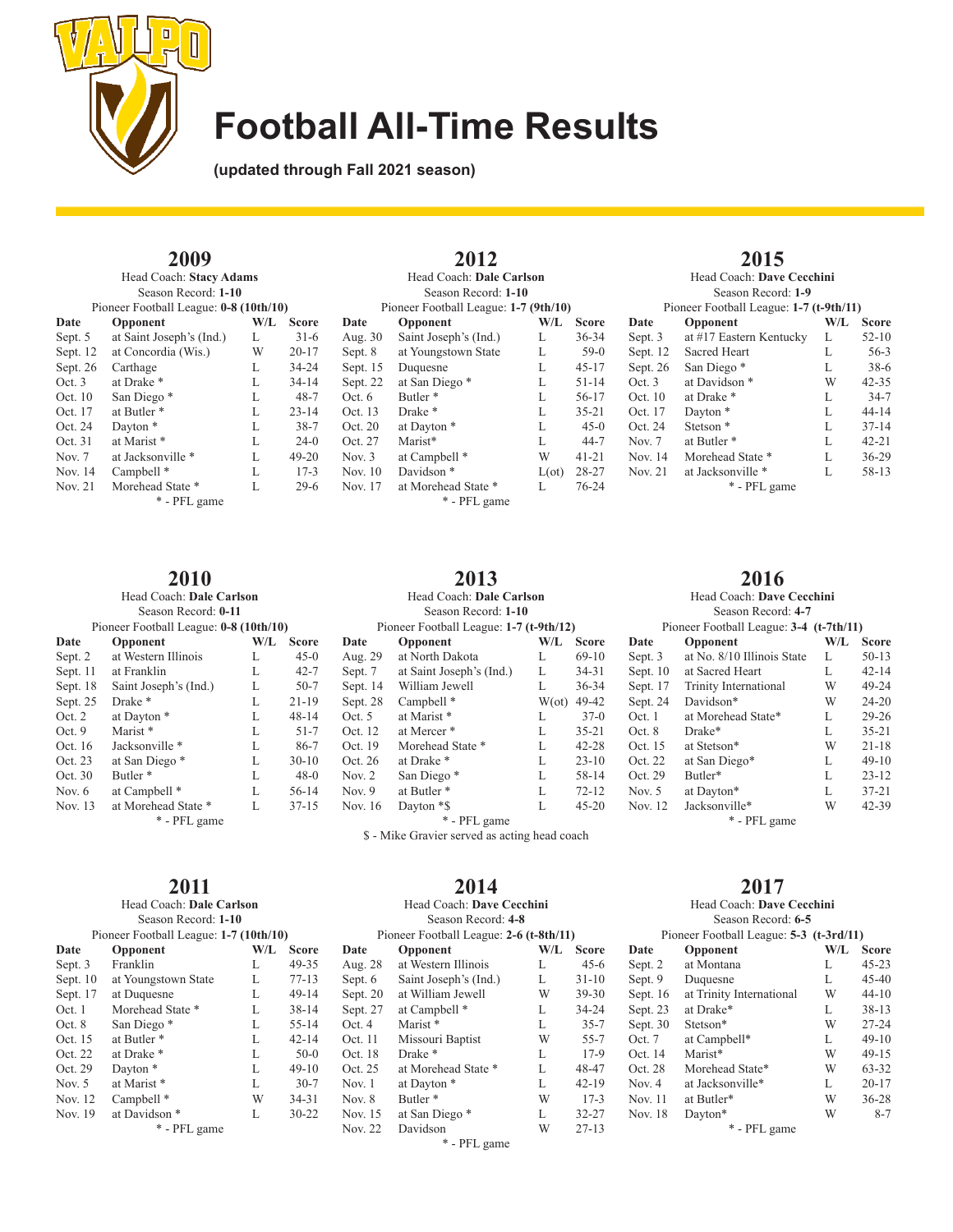

**Fall 2021** Head Coach: **Landon Fox** Season Record: **4-7**

Pioneer Football League: **4-4**<br>**Opponent** W/L Score

**(updated through Fall 2021 season)**

**2018**

Head Coach: **Dave Cecchini** Season Record: **2-9** Pioneer Football League: **2-6 (t-7th/10)**

|           | Proneer Pootball League: $2-6$ ( $t$ -/ $tn/10$ ) |     | Proneer Football League: 4-4 |          |                              |     |              |
|-----------|---------------------------------------------------|-----|------------------------------|----------|------------------------------|-----|--------------|
| Date      | Opponent                                          | W/L | <b>Score</b>                 | Date     | <b>Opponent</b>              | W/L | <b>Score</b> |
| Sept. 8   | at Duquesne                                       | L   | $23 - 21$                    | Sept. 4  | at Indiana Wesleyan          | L   | $28-10$      |
| Sept. 15  | at Youngstown State                               | L   | $42 - 7$                     | Sept. 11 | at #5/4 North Dakota State L |     | 64-0         |
| Sept. 22  | <b>Truman State</b>                               | L   | $34 - 20$                    | Sept. 18 | Dartmouth                    | L   | $28 - 18$    |
| Sept. 29  | Davidson*                                         | L   | $40 - 35$                    | Sept. 25 | at Drake*                    | W   | $24 - 21$    |
| Oct. 6    | at Dayton*                                        | L   | $53 - 20$                    | Oct. 2   | Marist*                      | L   | $27-24$ (ot) |
| Oct. 13   | Butler*                                           | W   | $35 - 17$                    | Oct.9    | at St. Thomas*               | L   | $20 - 13$    |
| Oct. 20   | at Morehead State*                                | L   | $31 - 24$                    | Oct. 23  | Davton*                      | W   | $45 - 28$    |
| Oct. 27   | Drake*                                            | L   | $42 - 25$                    | Oct. 30  | at San Diego*                | L   | $21 - 14$    |
| Nov. $3$  | at Marist*                                        | L   | $35 - 24$                    | Nov. $6$ | Presbyterian*                | W   | $65 - 55$    |
| Nov. $10$ | Jacksonville*                                     | W   | $48 - 30$                    | Nov. 13  | at Butler*                   | W   | $47-3$       |
| Nov. 17   | at Stetson*                                       | L   | $45 - 31$                    | Nov. 20  | Morehead State*              | L   | 51-38        |
|           | * - PFL game                                      |     | * - PFL game                 |          |                              |     |              |

### **2019**

### Head Coach: **Landon Fox**

| Season Record: 1-11                     |                           |              |           |  |  |  |  |  |
|-----------------------------------------|---------------------------|--------------|-----------|--|--|--|--|--|
| Pioneer Football League: 1-7 (t-9th/10) |                           |              |           |  |  |  |  |  |
| Date                                    | W/L                       | <b>Score</b> |           |  |  |  |  |  |
| Aug. 29                                 | at Eastern Kentucky       | L            | $53 - 7$  |  |  |  |  |  |
| Sept. 14                                | Central Connecticut State | L            | $42 - 13$ |  |  |  |  |  |
| Sept. 21                                | at Truman State           | L            | $38 - 7$  |  |  |  |  |  |
| Sept. 28                                | University of Charleston  | L            | $19-13$   |  |  |  |  |  |
| Oct. 5                                  | at Drake*                 | L            | $35-6$    |  |  |  |  |  |
| Oct. 12                                 | Dayton*                   | L            | 41-28     |  |  |  |  |  |
| Oct. 19                                 | at San Diego*             | L            | $42 - 17$ |  |  |  |  |  |
| Oct. 26                                 | Stetson*                  | W            | $19-10$   |  |  |  |  |  |
| Nov. $2$                                | at Davidson*              | L            | $27 - 21$ |  |  |  |  |  |
| Nov. $9$                                | Morehead State*           | L            | $27 - 21$ |  |  |  |  |  |
| Nov. 16                                 | at Butler*                | L            | $24 - 21$ |  |  |  |  |  |
| Nov. 23                                 | Marist*                   | L            | $26 - 14$ |  |  |  |  |  |
| * - PFL game                            |                           |              |           |  |  |  |  |  |

## **Spring 2021**

| Head Coach: Landon Fox |                                        |     |              |  |  |  |  |  |  |  |
|------------------------|----------------------------------------|-----|--------------|--|--|--|--|--|--|--|
|                        | Season Record: 4-2                     |     |              |  |  |  |  |  |  |  |
|                        | Pioneer Football League: 4-2 (t-2nd/7) |     |              |  |  |  |  |  |  |  |
| Date                   | Opponent                               | W/L | <b>Score</b> |  |  |  |  |  |  |  |
|                        | March 13 at Butler*                    | W   | $24 - 14$    |  |  |  |  |  |  |  |
| March 20 Drake*        |                                        | L   | $17-6$       |  |  |  |  |  |  |  |
| March 27 Butler*       |                                        | W   | $28 - 25$    |  |  |  |  |  |  |  |
| April 3 at Drake*      |                                        | W   | $10-7$       |  |  |  |  |  |  |  |
|                        | April 10 at Morehead State*            | L   | 28-24        |  |  |  |  |  |  |  |
| April 17               | San Diego*                             | W   | $20-19$      |  |  |  |  |  |  |  |
| * - PFL game           |                                        |     |              |  |  |  |  |  |  |  |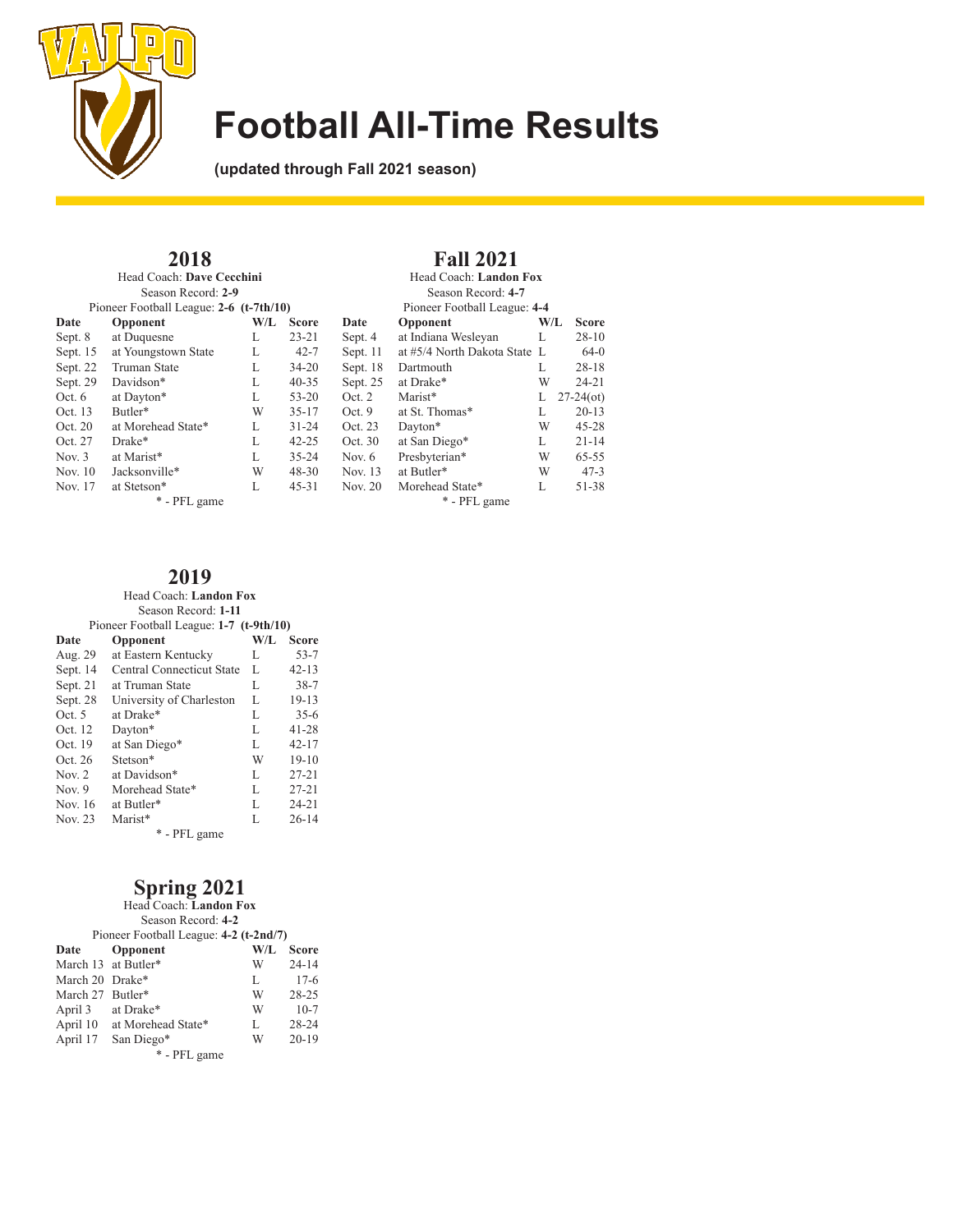

**(updated through Fall 2021 season)**

**Seasons:** 101 **Games:** 943 **All-Time Record:** 395-522-26 (.433) **All-Time Home Record:** 228-235-7 (.493) **All-Time Road Record:** 161-281-17 (.369) **All-Time Neutral Record:** 6-5-2 (.539)

# **All-Time Records**

**Season Opener Record:** 47-51-3 (.480) **Season Opener at Home:** 23-25-1 (.479) **Season Opener on Road:** 24-25-2 (.490) **Season Opener at Neutral Site:** 0-1 (.000) **Home Opener Record:** 49-50-2 (.495)

**Biggest Victory:** 110 (110-0) Home vs. Lewis, Nov. 2, 1923 **Total Shutouts:** 96 (last, Sept. 2, 2006, at Wisconsin Lutheran, 54-0) **Overtime:** 3-2 (.600)

# **Milestone Victories**

**Victory #1:** Oct. 4, 1919, Home vs. Chicago YMCA (26-0) **Victory #25:** Nov. 21, 1925, Home vs. Elmhurst (37-10) **Victory #50:** Sept. 23, 1933, Home vs. Illinois State (26-0) **Victory #100:** Nov. 5, 1949, Home vs. Wheaton (21-13) **Victory #150:** Oct. 5, 1957, Home vs. Evansville (27-7) **Victory #200:** Oct. 26, 1968, at Saint Joseph's (Ind.) (3-0) **Victory #250:** Oct. 14, 1978, Home vs. DePauw (31-0)

**Victory #300:** Nov. 5, 1994, Home vs. Aurora (28-10) **Victory #350:** Nov. 6, 2004, Home vs. Butler (31-26) **Home Victory #1:** Oct. 4, 1919, Home vs. Chicago YMCA (26-0) **Home Victory #100:** Oct. 14, 1961, vs. Washington (Mo.) (29-0) **Home Victory #200:** Sept. 4, 2004, vs. Wisconsin Lutheran (41-0) **Road Victory #1:** Oct. 18, 1919, at Transylvania (12-3) **Road Victory #100**: Oct. 28, 1978 at Franklin (28-21)